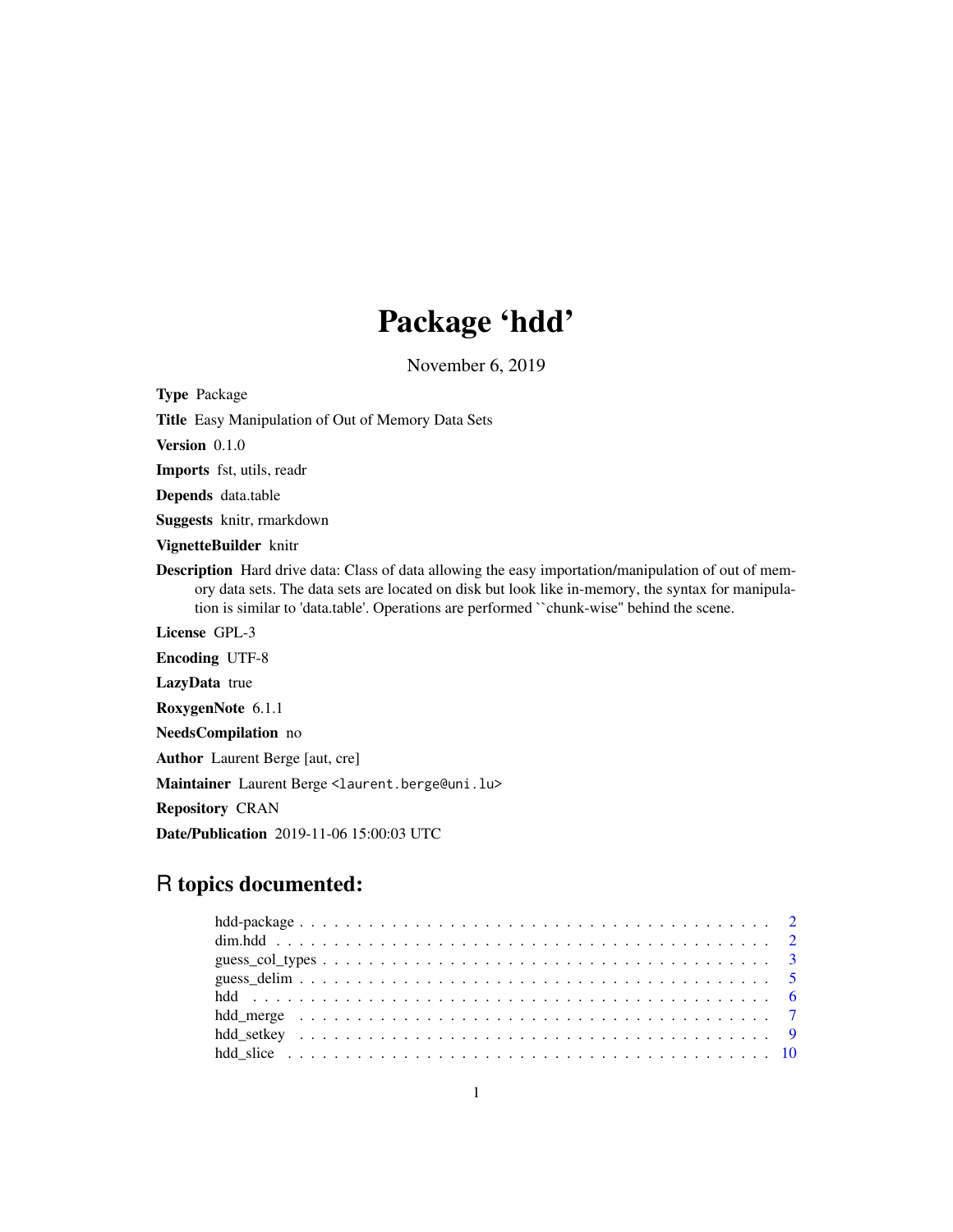#### <span id="page-1-0"></span>2 dim.hdd

| Index |  |
|-------|--|
|       |  |
|       |  |
|       |  |
|       |  |
|       |  |
|       |  |
|       |  |
|       |  |
|       |  |
|       |  |
|       |  |

hdd-package *Easy manipulation of out of memory data sets*

#### Description

hdd offers a class of data, hard drive data, allowing the easy importation/manipulation of out of memory data sets. The data sets are located on disk but look like in-memory, the syntax for manipulation is similar to [data.table](#page-0-0). Operations are performed "chunk-wise" behind the scene.

# Details

The functions for importations is [txt2hdd](#page-20-1). The loading of a hdd data set is done with [hdd](#page-5-1) and the data is extracted with [sub-.hdd](#page-0-0) which has a [data.table](#page-0-0) syntax. You can alternatively create a hdd data set with [hdd\\_slice](#page-9-1). Other utilities include [hdd\\_merge](#page-6-1), or [peek](#page-14-1) to have a quick look into a text file containing data.

# Author(s)

Laurent Berge

<span id="page-1-1"></span>dim.hdd *Dimension of a HDD object*

# Description

Gets the dimension of a hard drive data set (HDD).

#### Usage

## S3 method for class 'hdd' dim(x)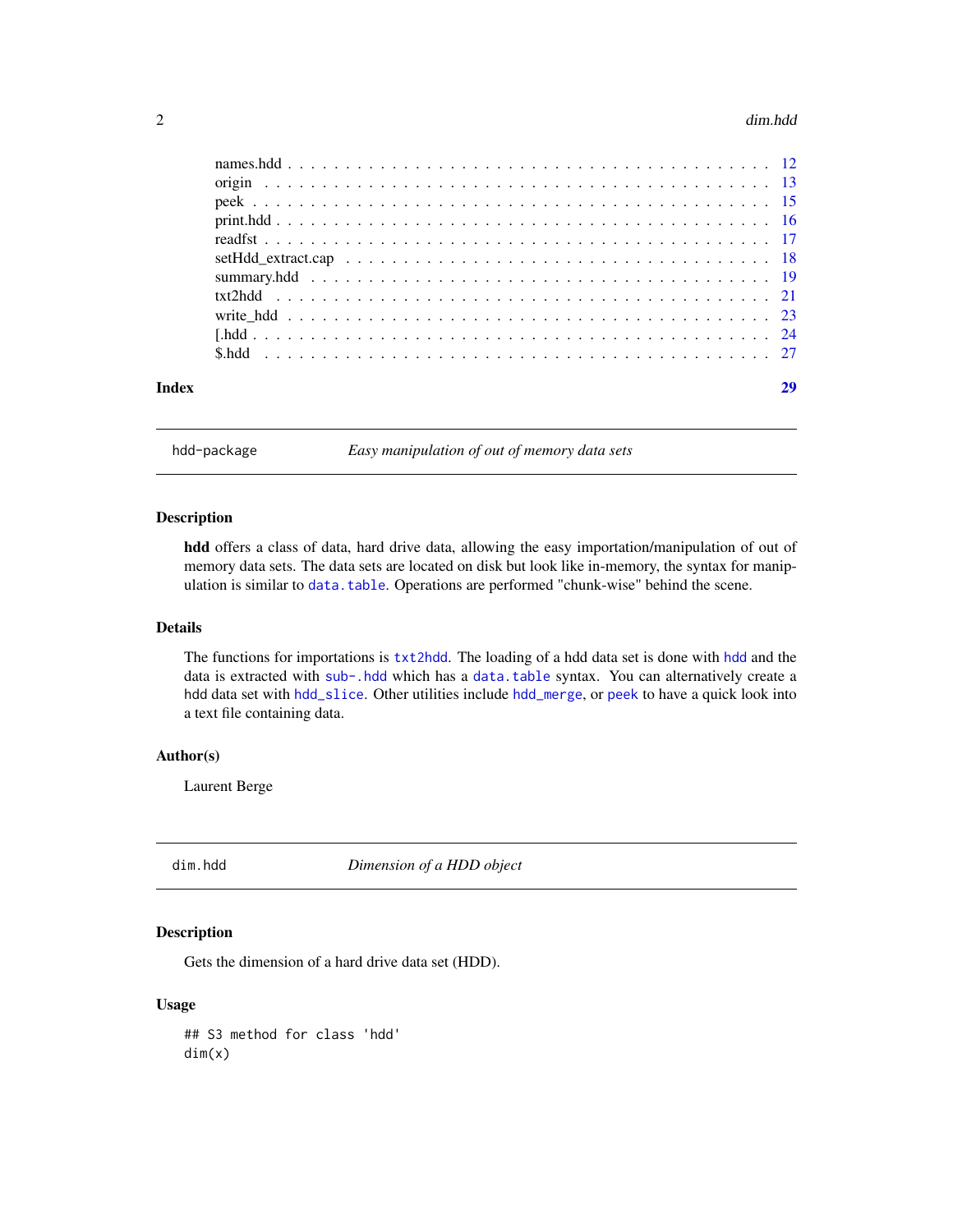# <span id="page-2-0"></span>guess\_col\_types 3

#### **Arguments**

x A HDD object.

# Value

It returns a vector of length 2 containing the number of rows and the number of columns of the HDD object.

#### Author(s)

Laurent Berge

# Examples

```
# Toy example with iris data
iris_path = tempfile()
fwrite(iris, iris_path)
# destination path
hdd_path = tempfile()
# reading the text file with 50 rows chunks:
txt2hdd(iris_path, dirDest = hdd_path, rowsPerChunk = 50)
# creating a HDD object
base_hdd = hdd(hdd_path)
# Summary information on the whole data set
summary(base_hdd)
# Looking at it like a regular data.frame
print(base_hdd)
dim(base_hdd)
names(base_hdd)
```
<span id="page-2-1"></span>guess\_col\_types *Guesses the columns types of a file*

# Description

This function is a facility to guess the column types of a text document. It returns columns formatted a la readr.

#### Usage

```
guess_col_types(dt_or_path, col_names, n = 10000)
```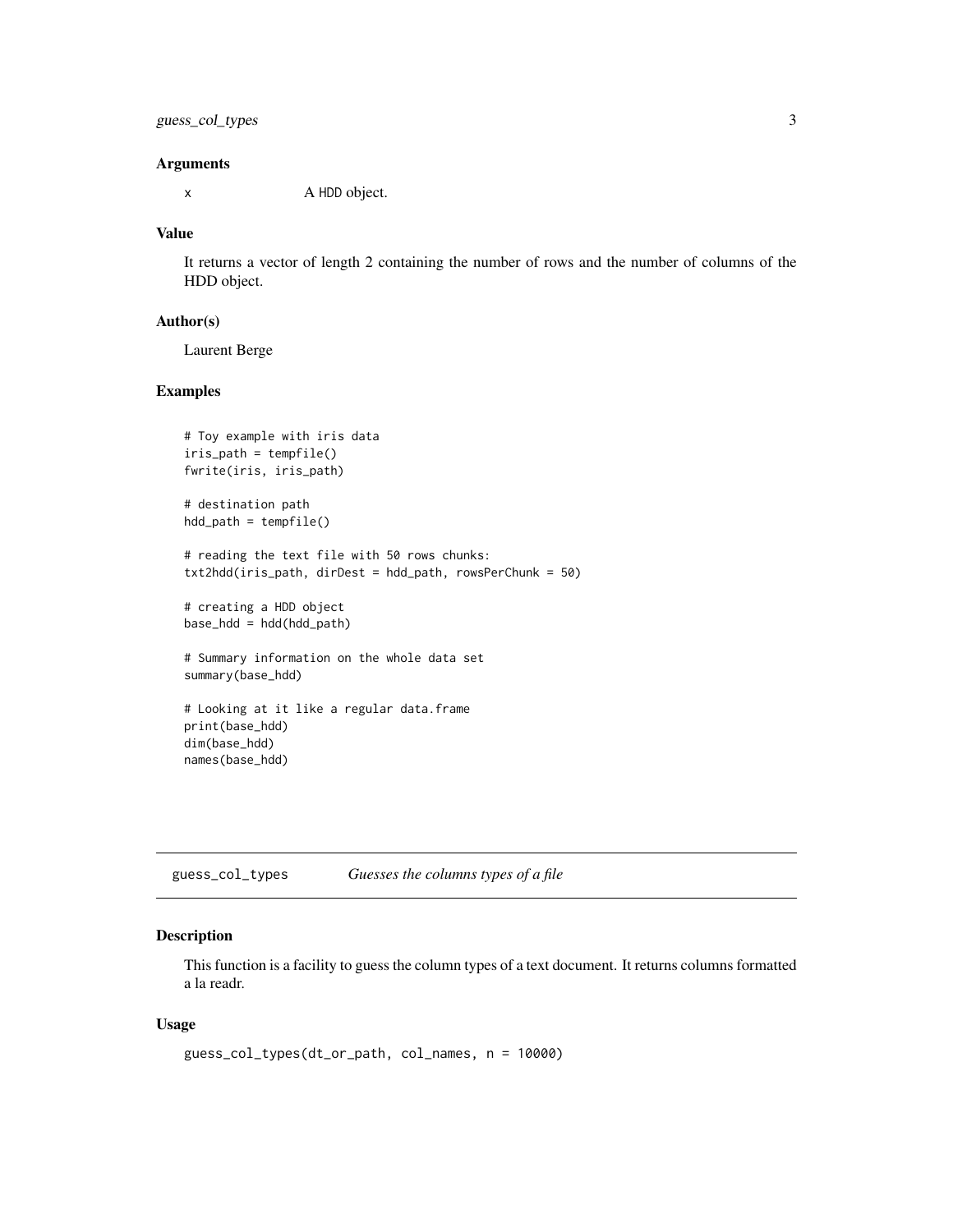#### **Arguments**

| dt_or_path | Either a data frame or a path.                                                                                               |
|------------|------------------------------------------------------------------------------------------------------------------------------|
| col names  | Optional: the vector of names of the columns, if not contained in the file. Must<br>match the number of columns in the file. |
| n          | Number of observations used to make the guess. By default, $n = 100000$ .                                                    |

# Details

The guessing of the column types is based on the 10,000 (set with argument n) first rows.

Note that by default, columns that are found to be integers are imported as double (in want of integer64 type in readr). Note that for large data sets, sometimes integer-like identifiers can be larger than 16 digits: in these case you must import them as character not to lose information.

# Value

It returns a [cols](#page-0-0) object a la readr.

#### Author(s)

Laurent Berge

# See Also

See [peek](#page-14-1) to have a convenient look at the first lines of a text file. See [guess\\_delim](#page-4-1) to guess the delimiter of a text data set. See [guess\\_col\\_types](#page-2-1) to guess the column types of a text data set.

See [hdd](#page-5-1), [sub-.hdd](#page-0-0) and [cash-.hdd](#page-0-0) for the extraction and manipulation of out of memory data. For importation of HDD data sets from text files: see [txt2hdd](#page-20-1).

# Examples

```
# Example with the iris data set
iris_path = tempfile()
fwrite(iris, iris_path)
# returns a readr columns set:
```
guess\_col\_types(iris\_path)

<span id="page-3-0"></span>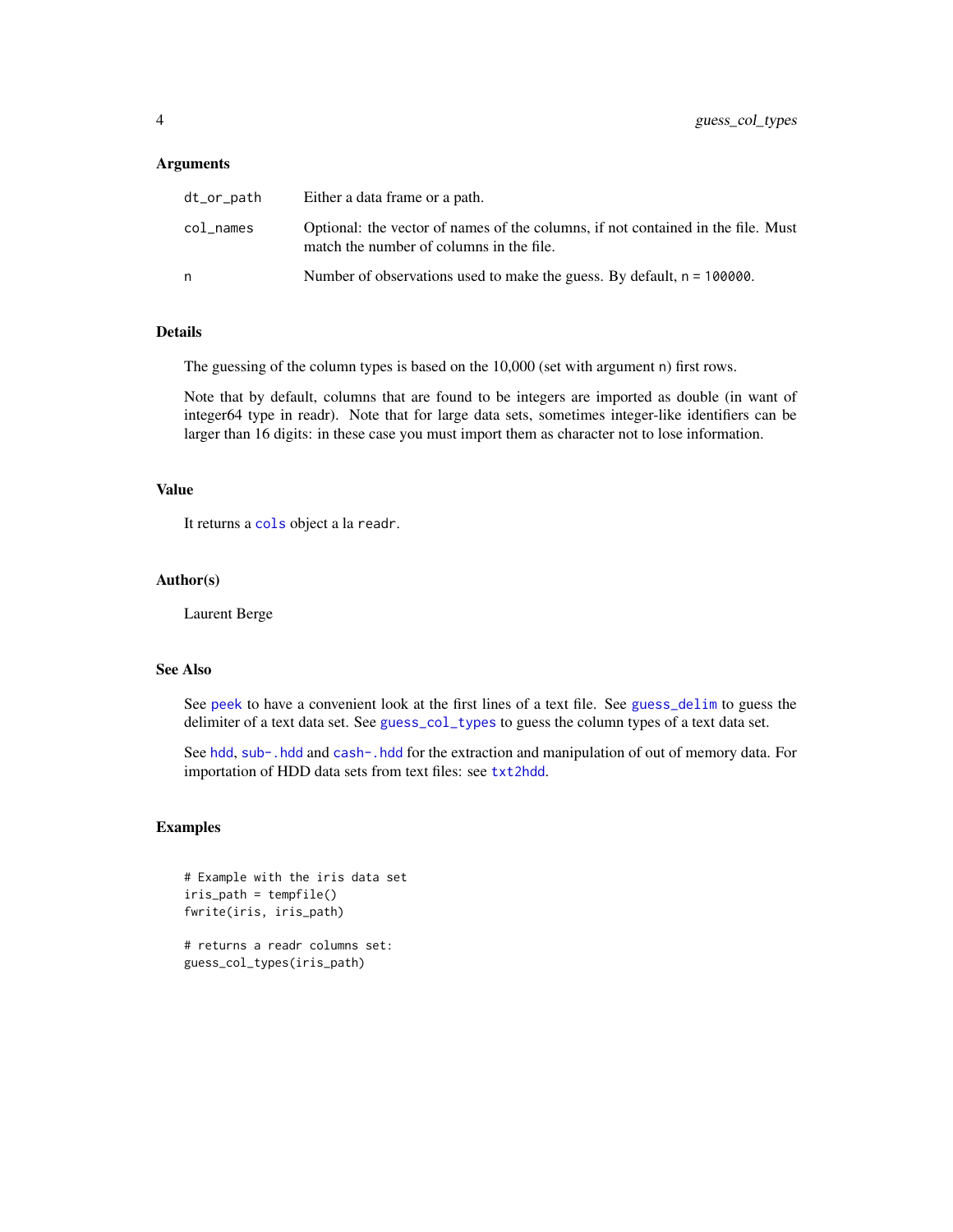<span id="page-4-1"></span><span id="page-4-0"></span>

# Description

This function uses [fread](#page-0-0) to guess the delimiter of a text file.

# Usage

guess\_delim(path)

# Arguments

path The path to a text file containing a rectangular data set.

# Value

It returns a character string of length 1: the delimiter.

# Author(s)

Laurent Berge

# See Also

See [peek](#page-14-1) to have a convenient look at the first lines of a text file. See [guess\\_delim](#page-4-1) to guess the delimiter of a text data set. See [guess\\_col\\_types](#page-2-1) to guess the column types of a text data set.

See [hdd](#page-5-1), [sub-.hdd](#page-0-0) and [cash-.hdd](#page-0-0) for the extraction and manipulation of out of memory data. For importation of HDD data sets from text files: see [txt2hdd](#page-20-1).

# Examples

```
# Example with the iris data set
iris_path = tempfile()
fwrite(iris, iris_path)
```
guess\_delim(iris\_path)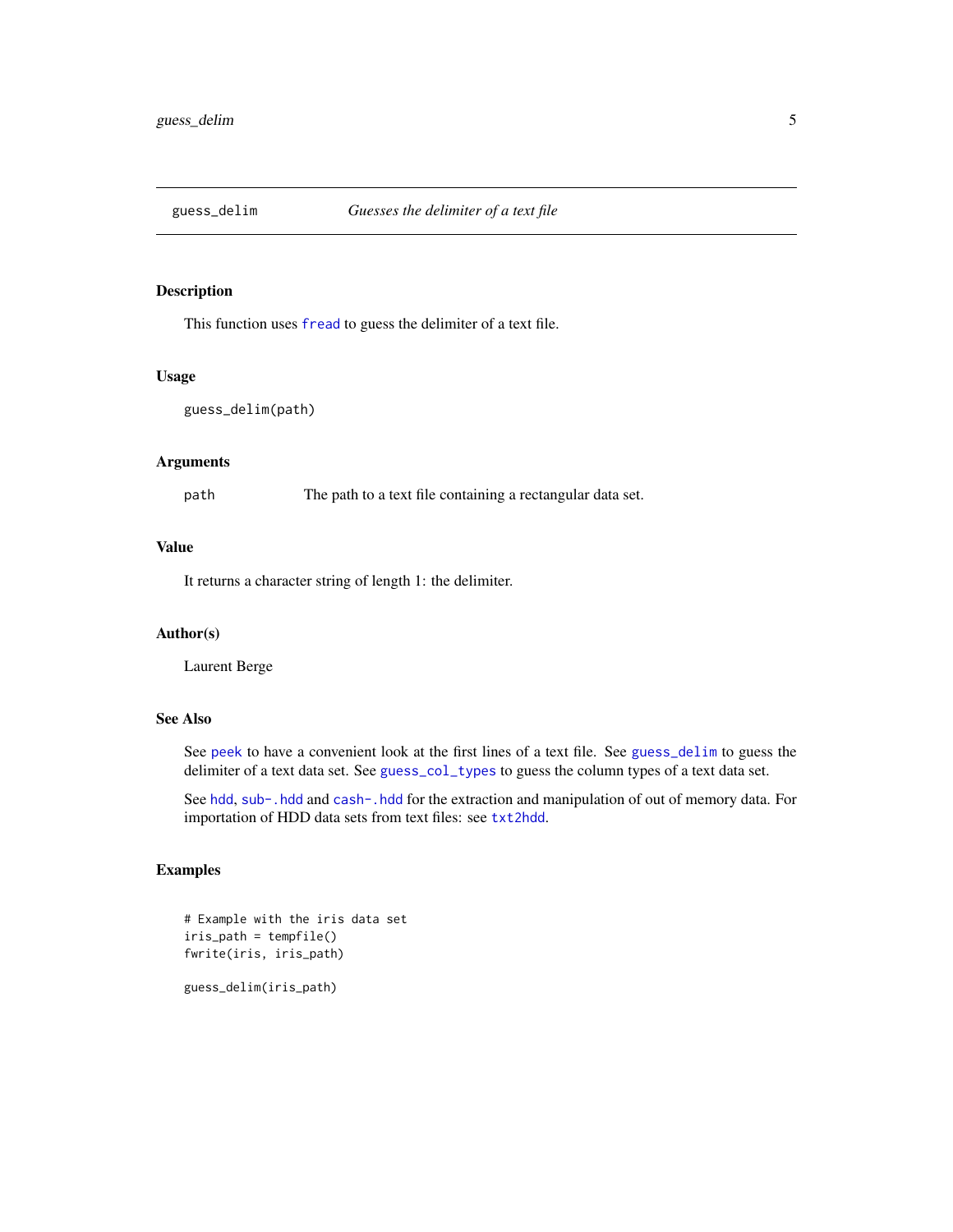#### <span id="page-5-1"></span><span id="page-5-0"></span>**Description**

This function connects to a hard drive data set (HDD). You can access the hard drive data in a similar way to a data.table.

#### Usage

hdd(dir)

# Arguments

dir The directory where the hard drive data set is.

# Details

HDD has been created to deal with out of memory data sets. The data set exists in the hard drive, split in multiple files – each file being workable in memory.

You can perform extraction and manipulation operations as with a regular data set with [sub-.hdd](#page-0-0). Each operation is performed chunk-by-chunk behind the scene.

In terms of performance, working with complete data sets in memory will always be faster. This is because read/write operations on disk are order of magnitude slower than read/write in memory. However, this might be the only way to deal with out of memory data.

# Author(s)

Laurent Berge

#### See Also

See [hdd](#page-5-1), [sub-.hdd](#page-0-0) and [cash-.hdd](#page-0-0) for the extraction and manipulation of out of memory data. For importation of HDD data sets from text files: see [txt2hdd](#page-20-1).

See [hdd\\_slice](#page-9-1) to apply functions to chunks of data (and create HDD objects) and [hdd\\_merge](#page-6-1) to merge large files.

To create/reshape HDD objects from memory or from other HDD objects, see [write\\_hdd](#page-22-1).

To display general information from HDD objects: [origin](#page-12-1), [summary.hdd](#page-18-1), [print.hdd](#page-15-1), [dim.hdd](#page-1-1) and [names.hdd](#page-11-1).

```
# Toy example with iris data
iris_path = tempfile()
fwrite(iris, iris_path)
```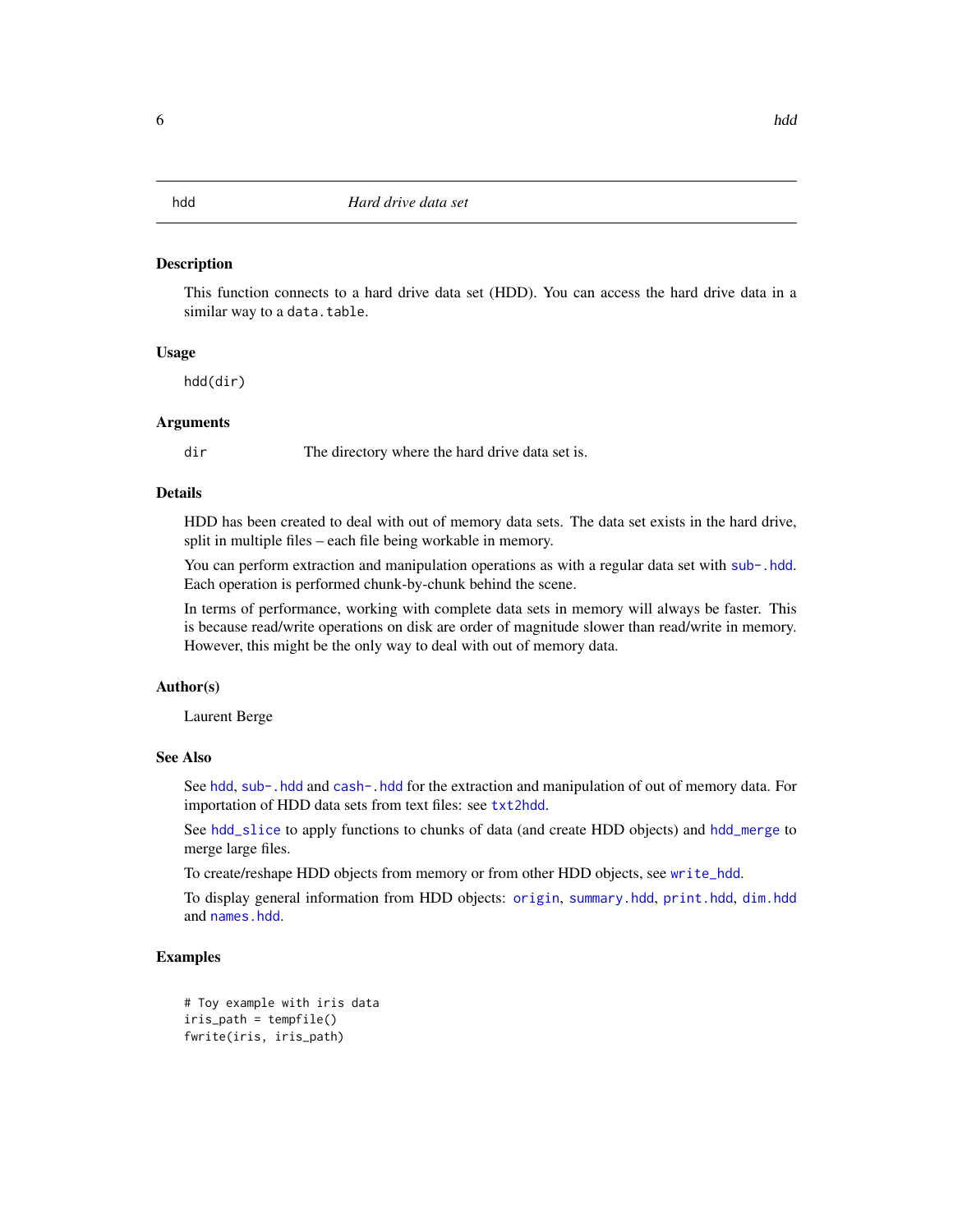# <span id="page-6-0"></span>hdd\_merge 7

```
# destination path
hdd_path = tempfile()
# reading the text file with 50 rows chunks:
txt2hdd(iris_path, dirDest = hdd_path, rowsPerChunk = 50)
# creating a HDD object
base_hdd = hdd(hdd_path)
# Summary information on the whole data set
summary(base_hdd)
# Looking at it like a regular data.frame
print(base_hdd)
dim(base_hdd)
names(base_hdd)
```
<span id="page-6-1"></span>hdd\_merge *Merges data to a HDD file*

# Description

This function merges in-memory/HDD data to a HDD file.

# Usage

```
hdd_merge(x, y, newfile, chunkMB, rowsPerChunk, all = FALSE,
  all.x = all, all.y = all, allow.cartesian = FALSE,replace = FALSE, verbose)
```
# Arguments

| $\mathsf{x}$    | A HDD object or a data. frame.                                                                                                            |  |
|-----------------|-------------------------------------------------------------------------------------------------------------------------------------------|--|
| У               | A data set either a data frame of a HDD object.                                                                                           |  |
| newfile         | Destination of the result, <i>i.e.</i> , a destination folder that will receive the HDD data.                                             |  |
| chunkMB         | Numeric, default is missing. If provided, the data 'x' is split in chunks of<br>'chunkMB' MB and the merge is applied chunkwise.          |  |
| rowsPerChunk    | Integer, default is missing. If provided, the data 'x' is split in chunks of 'rowsPer-<br>Chunk' rows and the merge is applied chunkwise. |  |
| all             | Default is FALSE.                                                                                                                         |  |
| all.x           | Default is all.                                                                                                                           |  |
| all.y           | Default is all.                                                                                                                           |  |
| allow.cartesian |                                                                                                                                           |  |
|                 |                                                                                                                                           |  |

Logical: whether to allow cartesian merge. Defaults to FALSE.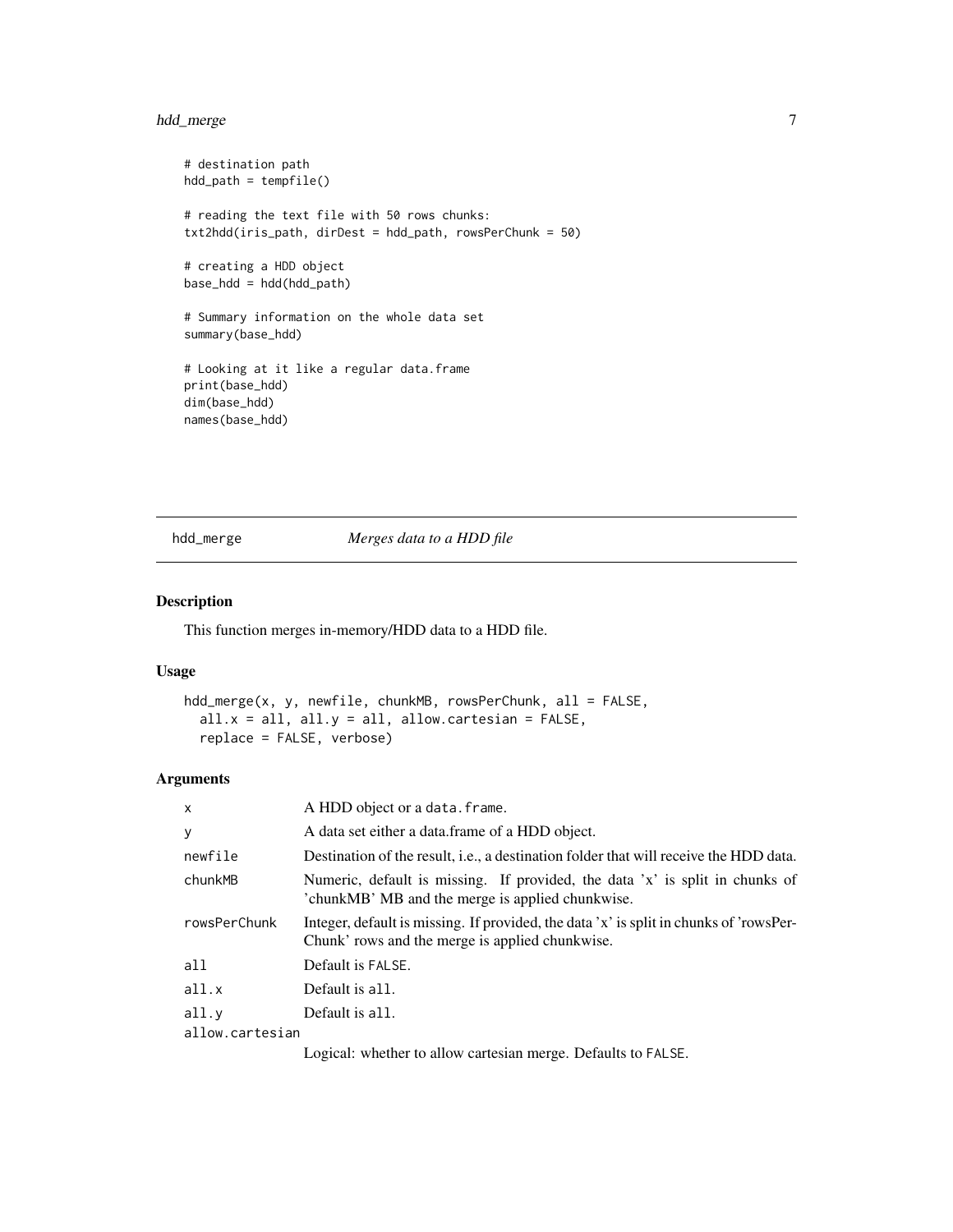<span id="page-7-0"></span>

| replace | Default is FALSE: if the destination folder already contains data, whether to re-<br>place it.                                                                                      |
|---------|-------------------------------------------------------------------------------------------------------------------------------------------------------------------------------------|
| verbose | Numeric. Whether information on the advancement should be displayed. If<br>equal to 0, nothing is displayed. By default it is equal to 1 if the size of $x$ is<br>greater than 1GB. |

#### Details

If  $x$  (resp  $y$ ) is a HDD object, then the merging will be operated chunkwise, with the original chunks of the objects. To change the size of the chunks for x: you can use the argument chunkMB or rowsPerChunk.

To change the chunk size of y, you can rewrite y with a new chunk size using [write\\_hdd](#page-22-1).

Note that the merging operation could also be achieved with [hdd\\_slice](#page-9-1) (although it would require setting up a ad hoc function).

# Author(s)

Laurent Berge

# See Also

See [hdd](#page-5-1), [sub-.hdd](#page-0-0) and [cash-.hdd](#page-0-0) for the extraction and manipulation of out of memory data. For importation of HDD data sets from text files: see [txt2hdd](#page-20-1).

See [hdd\\_slice](#page-9-1) to apply functions to chunks of data (and create HDD objects) and [hdd\\_merge](#page-6-1) to merge large files.

To create/reshape HDD objects from memory or from other HDD objects, see [write\\_hdd](#page-22-1).

To display general information from HDD objects: [origin](#page-12-1), [summary.hdd](#page-18-1), [print.hdd](#page-15-1), [dim.hdd](#page-1-1) and [names.hdd](#page-11-1).

```
# Toy example with iris data
# Cartesian merge example
iris_bis = iris
names(iris_bis) = c(paste0("x_", 1:4), "species_bis")
# We must have a common key on which to merge
iris_bis$id = iris$id = 1
# merge, we chunk 'x' by 50 rows
hdd_path = tempfile()
hdd_merge(iris, iris_bis, newfile = hdd_path,
 rowsPerChunk = 50, allow.cartesian = TRUE)
base_merged = hdd(hdd_path)
summary(base_merged)
print(base_merged)
```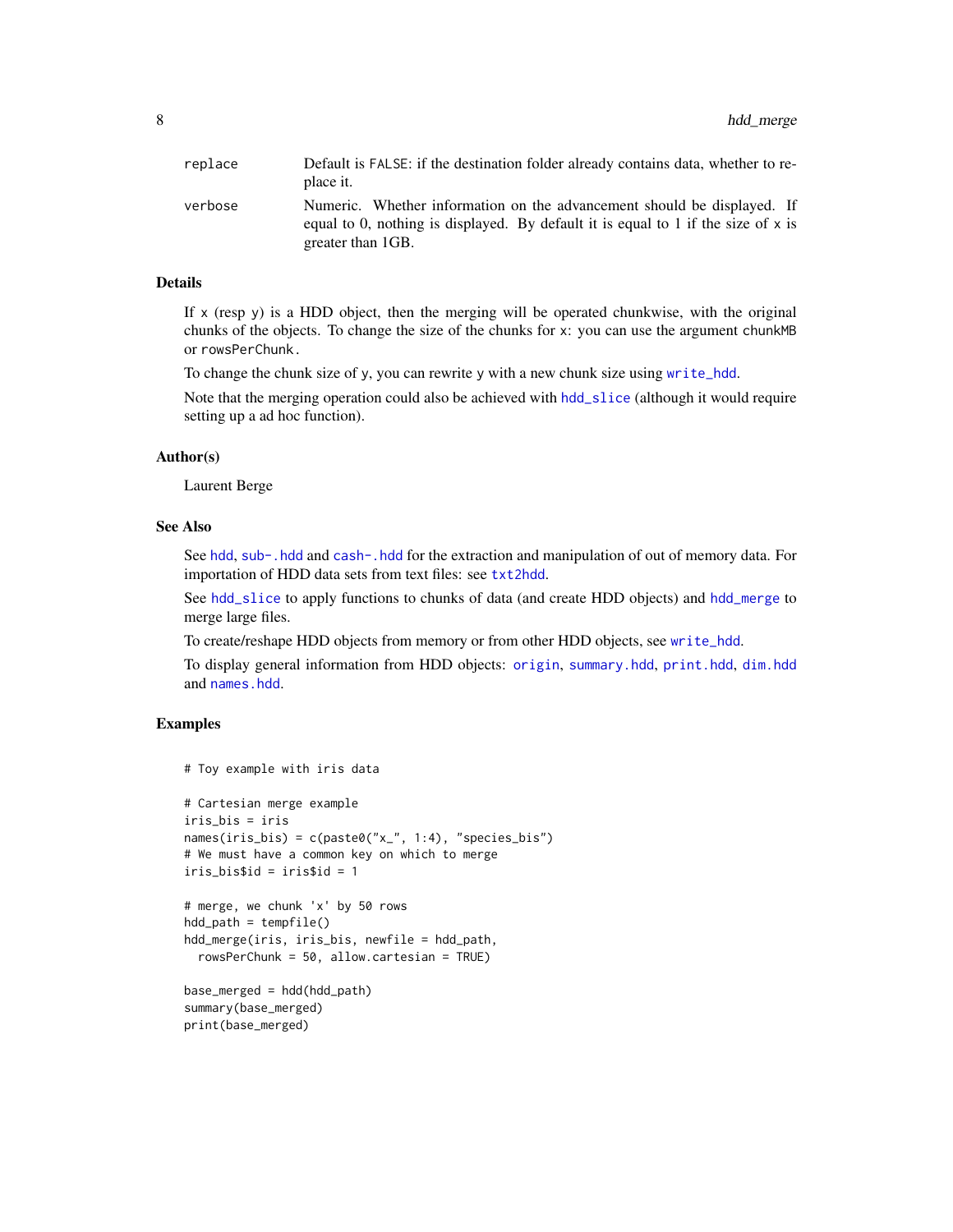<span id="page-8-0"></span>

#### Description

This function sets a key to a HDD file. It creates a copy of the HDD file sorted by the key. Note that the sorting process is very time consuming.

#### Usage

```
hdd\_setkey(x, key, newfile, chunkMB = 500, replace = FALSE,verbose = 1)
```
# Arguments

| X       | A hdd file.                                                                                                                                                |
|---------|------------------------------------------------------------------------------------------------------------------------------------------------------------|
| key     | A character vector of the keys.                                                                                                                            |
| newfile | Destination of the result, <i>i.e.</i> , a destination folder that will receive the HDD data.                                                              |
| chunkMB | The size of chunks used to sort the data. Default is 500MB. The bigger this<br>number the faster the sorting is (depends on your memory available though). |
| replace | Default is FALSE: if the destination folder already contains data, whether to re-<br>place it.                                                             |
| verbose | Numeric, default is 1. Whether to display information on the advancement of<br>the algorithm. If equal to 0, nothing is displayed.                         |

# Details

This function is provided for convenience reason: it does the job of sorting the data and ensuring consistency across files, but it is very slow since it involves copying several times the entire data set. To be used parsimoniously.

# Author(s)

Laurent Berge

#### See Also

See [hdd](#page-5-1), [sub-.hdd](#page-0-0) and [cash-.hdd](#page-0-0) for the extraction and manipulation of out of memory data. For importation of HDD data sets from text files: see [txt2hdd](#page-20-1).

See [hdd\\_slice](#page-9-1) to apply functions to chunks of data (and create HDD objects) and [hdd\\_merge](#page-6-1) to merge large files.

To create/reshape HDD objects from memory or from other HDD objects, see [write\\_hdd](#page-22-1).

To display general information from HDD objects: [origin](#page-12-1), [summary.hdd](#page-18-1), [print.hdd](#page-15-1), [dim.hdd](#page-1-1) and [names.hdd](#page-11-1).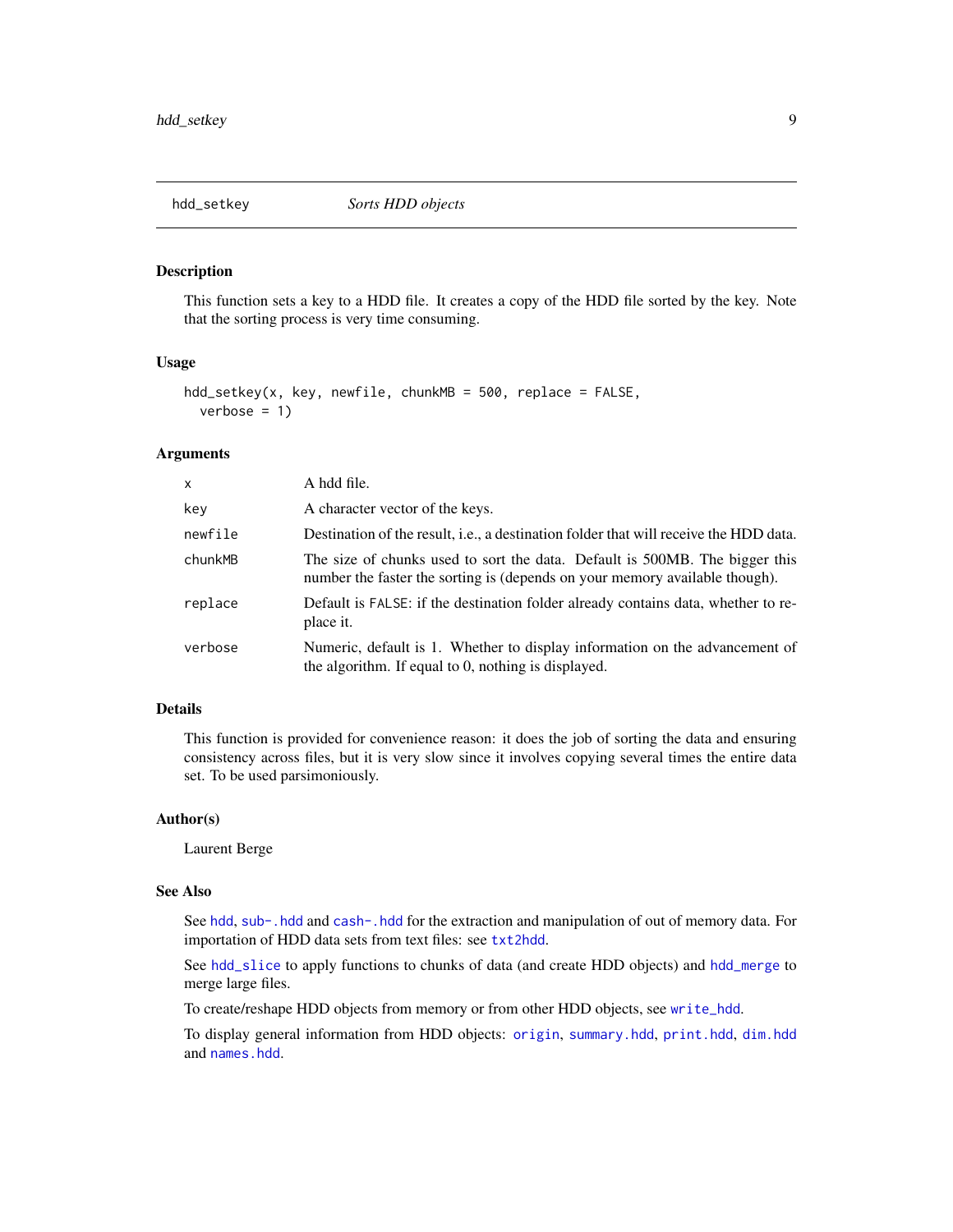# Examples

```
# Toy example with iris data
# Creating HDD data to be sorted
hdd_path = tempfile() # => folder where the data will be saved
write_hdd(iris, hdd_path)
# Let's add data to it
for(i in 1:10) write_hdd(iris, hdd_path, add = TRUE)
base_hdd = hdd(hdd_path)
summary(base_hdd)
# Sorting by Sepal.Width
hdd_sorted = tempfile()
# we use a very small chunkMB to show how the function works
hdd_setkey(base_hdd, key = "Sepal.Width",
   newfile = hdd\_sorted, chunkMB = 0.010base_hdd_sorted = hdd(hdd_sorted)
summary(base_hdd_sorted) # => additional line "Sorted by:"
print(base_hdd_sorted)
# Sort with two keys:
hdd_sorted = tempfile()
# we use a very small chunkMB to show how the function works
hdd_setkey(base_hdd, key = c("Species", "Sepal.Width"),
   newfile = hdd_sorted, chunkMB = 0.010base_hdd_sorted = hdd(hdd_sorted)
summary(base_hdd_sorted)
print(base_hdd_sorted)
```
<span id="page-9-1"></span>

hdd\_slice *Applies a function to slices of data to create a HDD data set*

# Description

This function is useful to apply complex R functions to large data sets (out of memory). It slices the input data, applies the function, then saves each chunk into a hard drive folder. This can then be a HDD data set.

#### Usage

```
hdd_slice(x, fun, dir, chunkMB = 500, rowsPerChunk, replace = FALSE,
 verbose = 1, ...)
```
<span id="page-9-0"></span>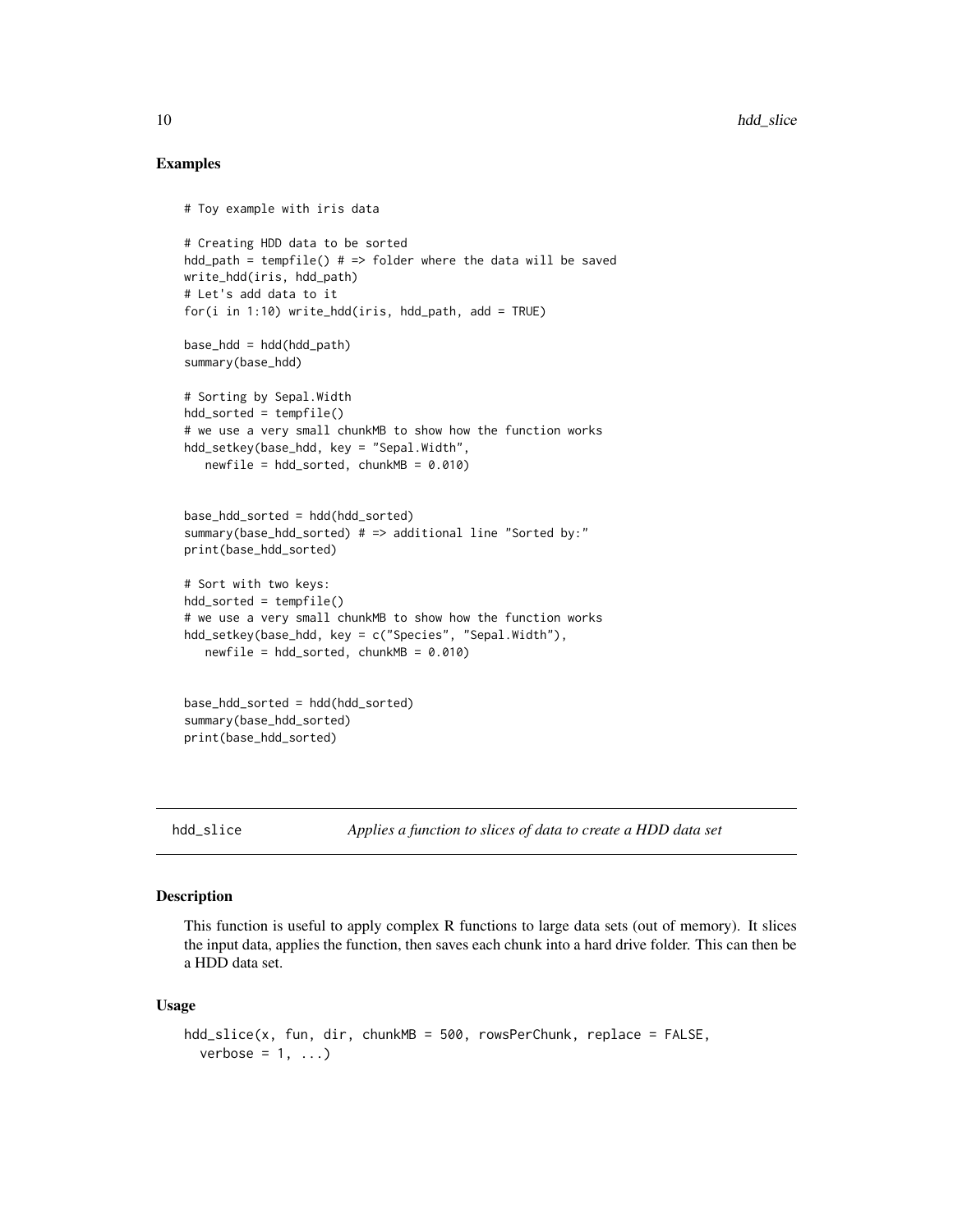#### <span id="page-10-0"></span>hdd\_slice 11

#### Arguments

| $\times$     | A data set (data.frame, HDD).                                                                                                                                                                                                                                                                                                                                                |
|--------------|------------------------------------------------------------------------------------------------------------------------------------------------------------------------------------------------------------------------------------------------------------------------------------------------------------------------------------------------------------------------------|
| fun          | A function to be applied to slices of the data set. The function must return a data<br>frame like object.                                                                                                                                                                                                                                                                    |
| dir          | The destination directory where the data is saved.                                                                                                                                                                                                                                                                                                                           |
| chunkMB      | The size of the slices, default is 500MB. That is: the function fun is applied to<br>each 500Mb of data x. If the function creates a lot of additional information, you<br>may want this number to go down. On the other hand, if the function reduces<br>the information you may want this number to go up. In the end it will depend<br>on the amount of memory available. |
| rowsPerChunk | Integer, default is missing. Alternative to the argument chunkMB. If provided,<br>the functions will be applied to chunks of rowsPerChunk of x.                                                                                                                                                                                                                              |
| replace      | Whether all information on the destination directory should be erased before-<br>hand. Default is FALSE.                                                                                                                                                                                                                                                                     |
| verbose      | Integer, defaults to 1. If greater than 0 then the progress is displayed.                                                                                                                                                                                                                                                                                                    |
|              | Other parameters to be passed to fun.                                                                                                                                                                                                                                                                                                                                        |

#### Details

This function splits the original data into several slices and then apply a function to each of them, saving the results into a HDD data set.

You can perform merging operations with hdd\_slice, but for regular merges not that you have the function [hdd\\_merge](#page-6-1) that may prove more convenient (not need to write a ad hoc function).

# Value

It doesn't return anything, the output is a "hard drive data" saved in the hard drive.

#### Author(s)

Laurent Berge

# See Also

See [hdd](#page-5-1), [sub-.hdd](#page-0-0) and [cash-.hdd](#page-0-0) for the extraction and manipulation of out of memory data. For importation of HDD data sets from text files: see [txt2hdd](#page-20-1).

See [hdd\\_slice](#page-9-1) to apply functions to chunks of data (and create HDD objects) and [hdd\\_merge](#page-6-1) to merge large files.

To create/reshape HDD objects from memory or from other HDD objects, see [write\\_hdd](#page-22-1).

To display general information from HDD objects: [origin](#page-12-1), [summary.hdd](#page-18-1), [print.hdd](#page-15-1), [dim.hdd](#page-1-1) and [names.hdd](#page-11-1).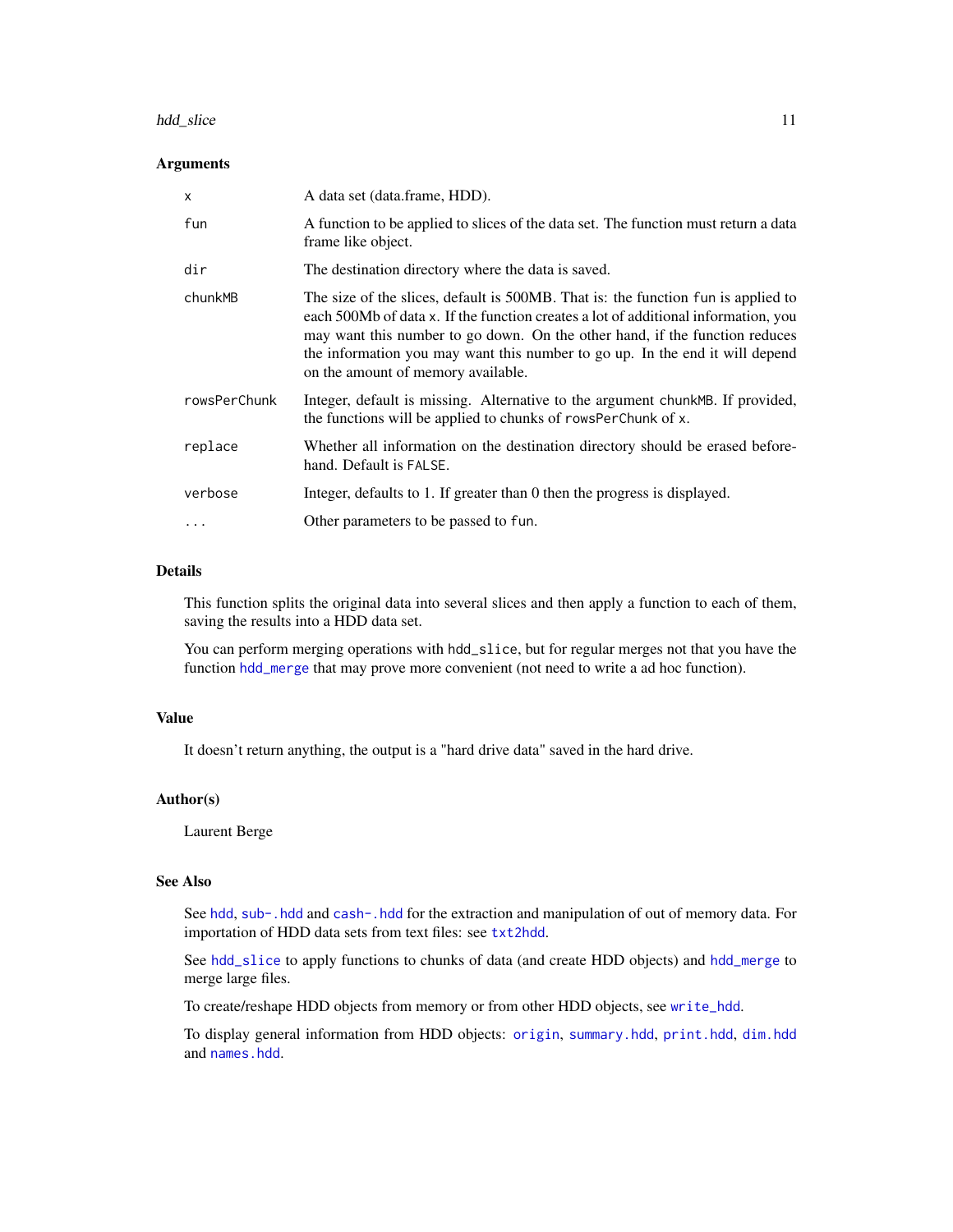# Examples

```
# Toy example with iris data.
# Say you want to perform a cartesian merge
# If the results of the function is out of memory
# you can use hdd_slice (not the case for this example)
# preparing the cartesian merge
iris_bis = iris
names(iris_bis) = c(paste0("x_", 1:4), "species_bis")
fun_cartesian = function(x){
# Note that x is treated as a data.table
# => we need the argument allow.cartesian
merge(x, iris_bis, allow.cartesian = TRUE)
}
hdd_result = tempfile() # => folder where results are saved
hdd_slice(iris, fun_cartesian, dir = hdd_result, rowsPerChunk = 30)
# Let's look at the result
base_hdd = hdd(hdd_result)
summary(base_hdd)
head(base_hdd)
```
<span id="page-11-1"></span>names.hdd *Variables names of a HDD object*

# Description

Gets the variable names of a hard drive data set (HDD).

#### Usage

## S3 method for class 'hdd' names(x)

# Arguments

x A HDD object.

#### Value

A character vector.

<span id="page-11-0"></span>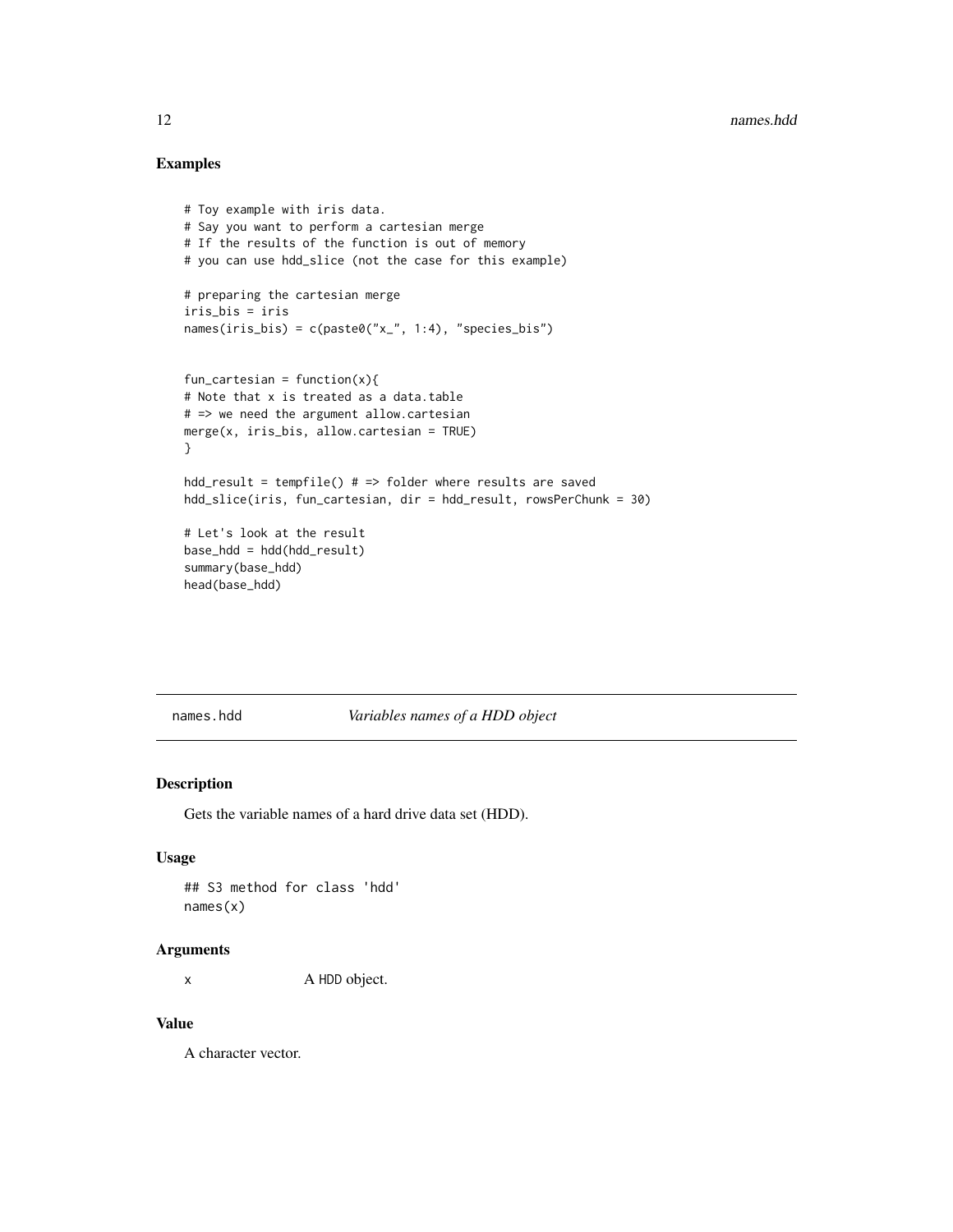<span id="page-12-0"></span>origin to the contract of the contract of the contract of the contract of the contract of the contract of the contract of the contract of the contract of the contract of the contract of the contract of the contract of the

# Author(s)

Laurent Berge

# See Also

See [hdd](#page-5-1), [sub-.hdd](#page-0-0) and [cash-.hdd](#page-0-0) for the extraction and manipulation of out of memory data. For importation of HDD data sets from text files: see [txt2hdd](#page-20-1).

See [hdd\\_slice](#page-9-1) to apply functions to chunks of data (and create HDD objects) and [hdd\\_merge](#page-6-1) to merge large files.

To create/reshape HDD objects from memory or from other HDD objects, see [write\\_hdd](#page-22-1).

To display general information from HDD objects: [origin](#page-12-1), [summary.hdd](#page-18-1), [print.hdd](#page-15-1), [dim.hdd](#page-1-1) and [names.hdd](#page-11-1).

# Examples

```
# Toy example with iris data
iris_path = tempfile()
fwrite(iris, iris_path)
# destination path
hdd_path = tempfile()
# reading the text file with 50 rows chunks:
txt2hdd(iris_path, dirDest = hdd_path, rowsPerChunk = 50)
# creating a HDD object
base_hdd = hdd(hdd_path)
# Summary information on the whole data set
summary(base_hdd)
# Looking at it like a regular data.frame
print(base_hdd)
dim(base_hdd)
```
names(base\_hdd)

<span id="page-12-1"></span>origin *Extracts the origin of a HDD object*

#### Description

Use this function to extract the information on how the HDD data set was created.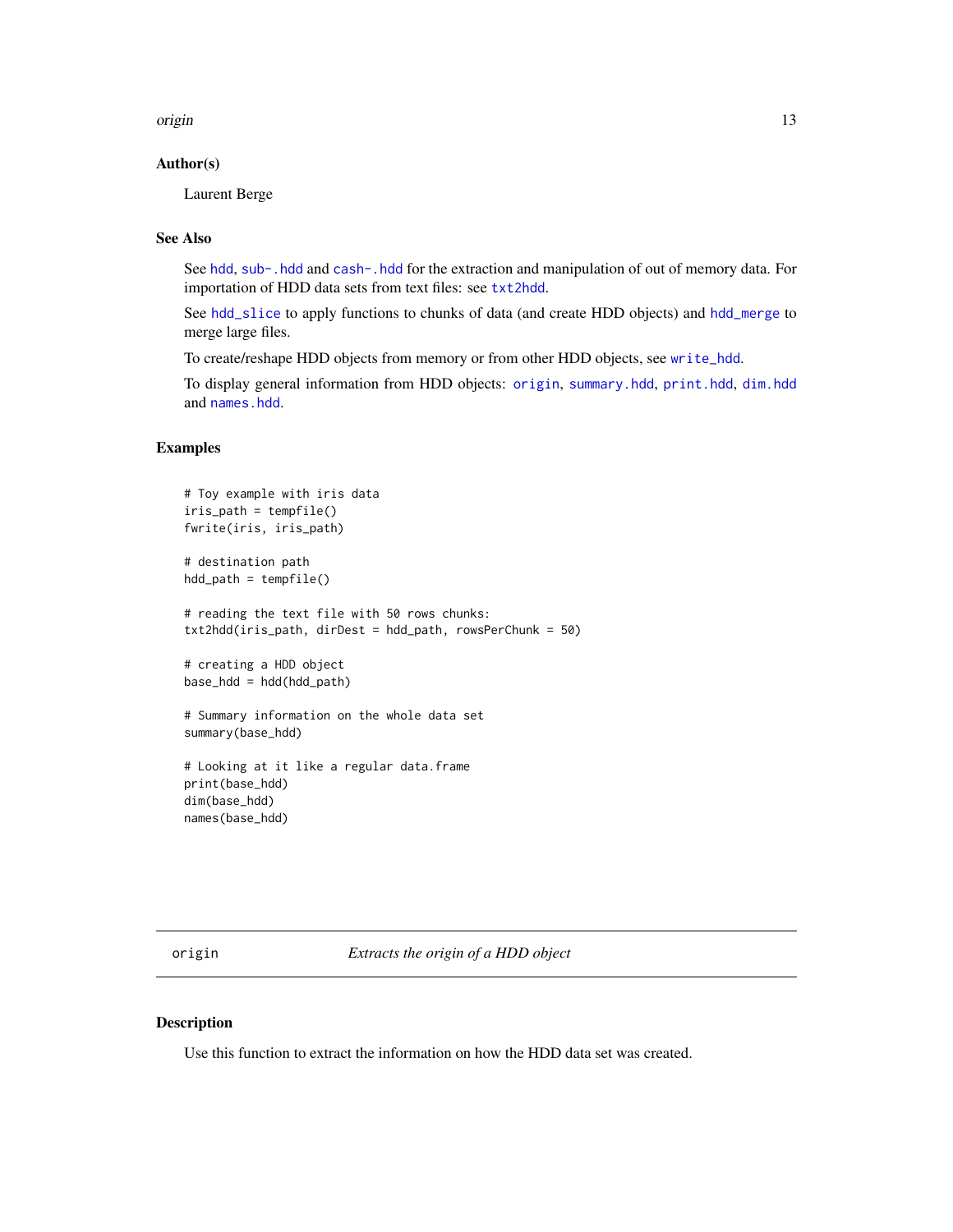14 origin

#### Usage

origin(x)

#### Arguments

x A HDD object.

# Details

Each HDD lives on disk and a "\_hdd.txt" is always present in the folder containing summary information. The function origin extracts the log from this information file.

# Value

A character vector, if the HDD data set has been created with several instances of [write\\_hdd](#page-22-1) its length will be greater than 1.

# See Also

See [hdd](#page-5-1), [sub-.hdd](#page-0-0) and [cash-.hdd](#page-0-0) for the extraction and manipulation of out of memory data. For importation of HDD data sets from text files: see [txt2hdd](#page-20-1).

See [hdd\\_slice](#page-9-1) to apply functions to chunks of data (and create HDD objects) and [hdd\\_merge](#page-6-1) to merge large files.

To create/reshape HDD objects from memory or from other HDD objects, see [write\\_hdd](#page-22-1).

To display general information from HDD objects: [origin](#page-12-1), [summary.hdd](#page-18-1), [print.hdd](#page-15-1), [dim.hdd](#page-1-1) and [names.hdd](#page-11-1).

```
# Toy example with iris data
hdd_path = tempfile()
write_hdd(iris, hdd_path, rowsPerChunk = 20)
base\_hdd = hdd(hdd\_path)origin(base_hdd)
# Let's add something
write_hdd(head(iris), hdd_path, add = TRUE)
write_hdd(iris, hdd_path, add = TRUE, rowsPerChunk = 50)
base_hdd = hdd(hdd_path)
origin(base_hdd)
```
<span id="page-13-0"></span>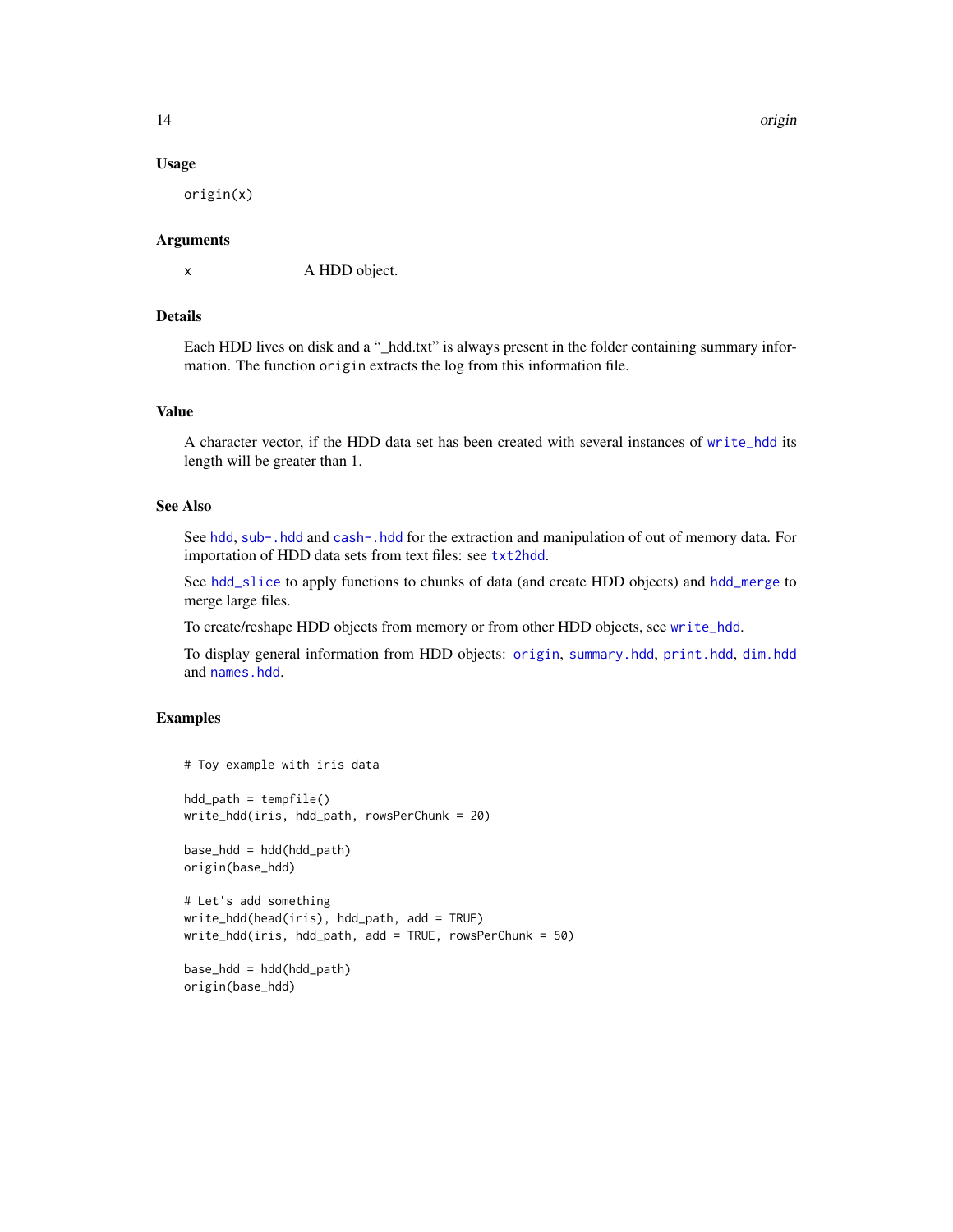#### Description

This function looks at the first elements of a file, format it into a data frame and displays it. It can also just show the first lines of the file without formatting into a DF.

# Usage

peek(path, onlyLines = FALSE, n, view = TRUE)

# Arguments

| path      | Path linking to the text file.                                                                                |
|-----------|---------------------------------------------------------------------------------------------------------------|
| onlyLines | Default is FALSE. If TRUE, then the first n lines are directly displayed without<br>formatting.               |
| n         | Integer. The number of lines to extract from the file. Default is 100 or 5 if<br>$onlyLine = TRUE.$           |
| view      | Logical, default it TRUE: whether the data should be displayed on the viewer.<br>Only when onlyLines = FALSE. |

# Value

Returns the data invisibly.

# Author(s)

Laurent Berge

# See Also

See [peek](#page-14-1) to have a convenient look at the first lines of a text file. See [guess\\_delim](#page-4-1) to guess the delimiter of a text data set. See [guess\\_col\\_types](#page-2-1) to guess the column types of a text data set.

See [hdd](#page-5-1), [sub-.hdd](#page-0-0) and [cash-.hdd](#page-0-0) for the extraction and manipulation of out of memory data. For importation of HDD data sets from text files: see [txt2hdd](#page-20-1).

```
# Example with the iris data set
iris_path = tempfile()
fwrite(iris, iris_path)
# The first lines of the text file on viewer
peek(iris_path)
```
<span id="page-14-1"></span><span id="page-14-0"></span>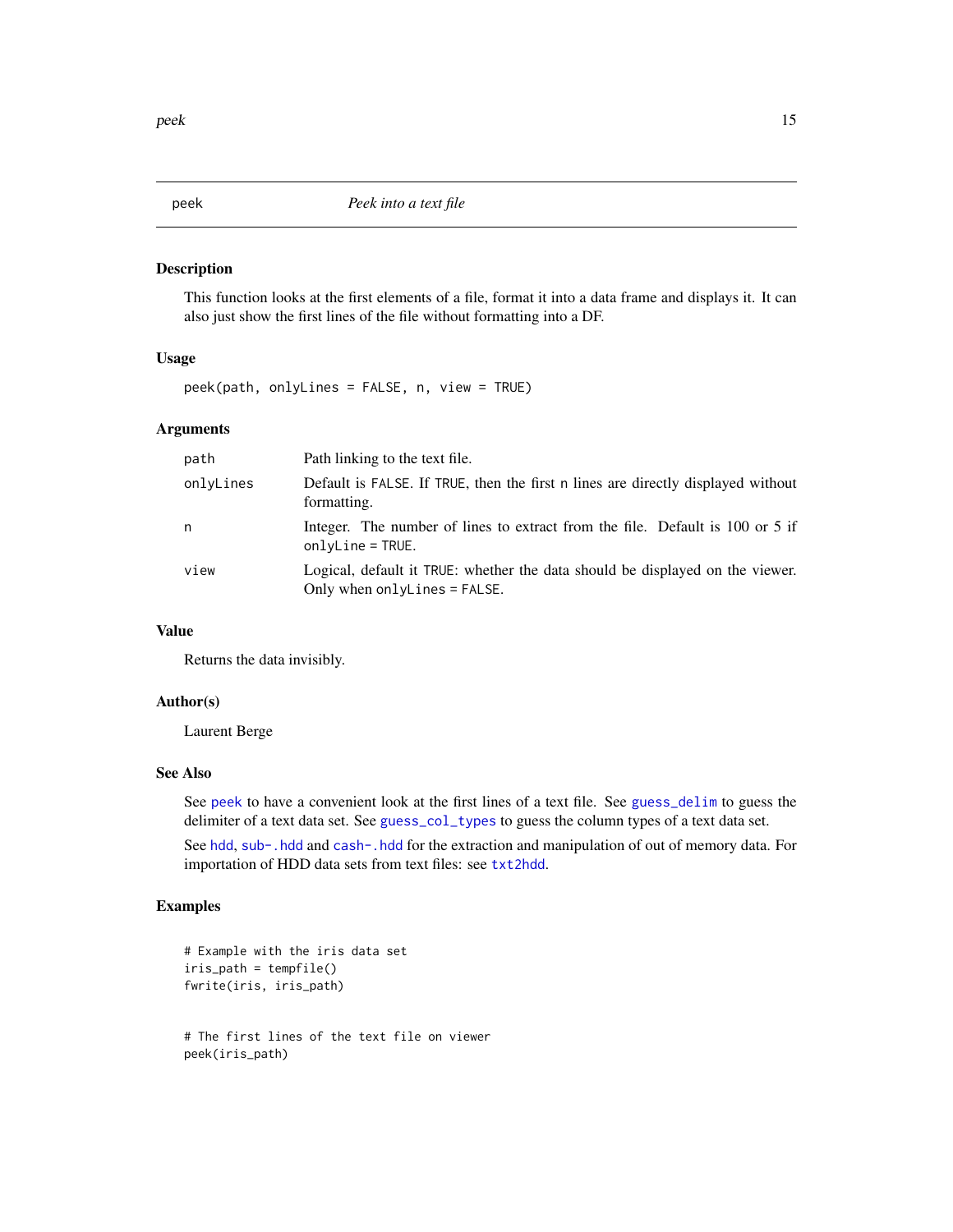```
# displaying the first lines:
peek(iris_path, onlyLines = TRUE)
# only getting the data from the first observations
base = peek(iris_path, view = FALSE)
head(base)
```
<span id="page-15-1"></span>print.hdd *Print method for HDD objects*

# Description

This functions displays the first and last lines of a hard drive data set (HDD).

# Usage

## S3 method for class 'hdd'  $print(x, \ldots)$ 

#### **Arguments**

| x | A HDD object.       |
|---|---------------------|
| . | Not currently used. |

# Details

Returns the first and last 3 lines of a HDD object. Also formats the values displayed on screen (typically: add commas to increase the readability of large integers).

# Value

Nothing is returned.

#### Author(s)

Laurent Berge

# See Also

See [hdd](#page-5-1), [sub-.hdd](#page-0-0) and [cash-.hdd](#page-0-0) for the extraction and manipulation of out of memory data. For importation of HDD data sets from text files: see [txt2hdd](#page-20-1).

See [hdd\\_slice](#page-9-1) to apply functions to chunks of data (and create HDD objects) and [hdd\\_merge](#page-6-1) to merge large files.

To create/reshape HDD objects from memory or from other HDD objects, see [write\\_hdd](#page-22-1).

To display general information from HDD objects: [origin](#page-12-1), [summary.hdd](#page-18-1), [print.hdd](#page-15-1), [dim.hdd](#page-1-1) and [names.hdd](#page-11-1).

<span id="page-15-0"></span>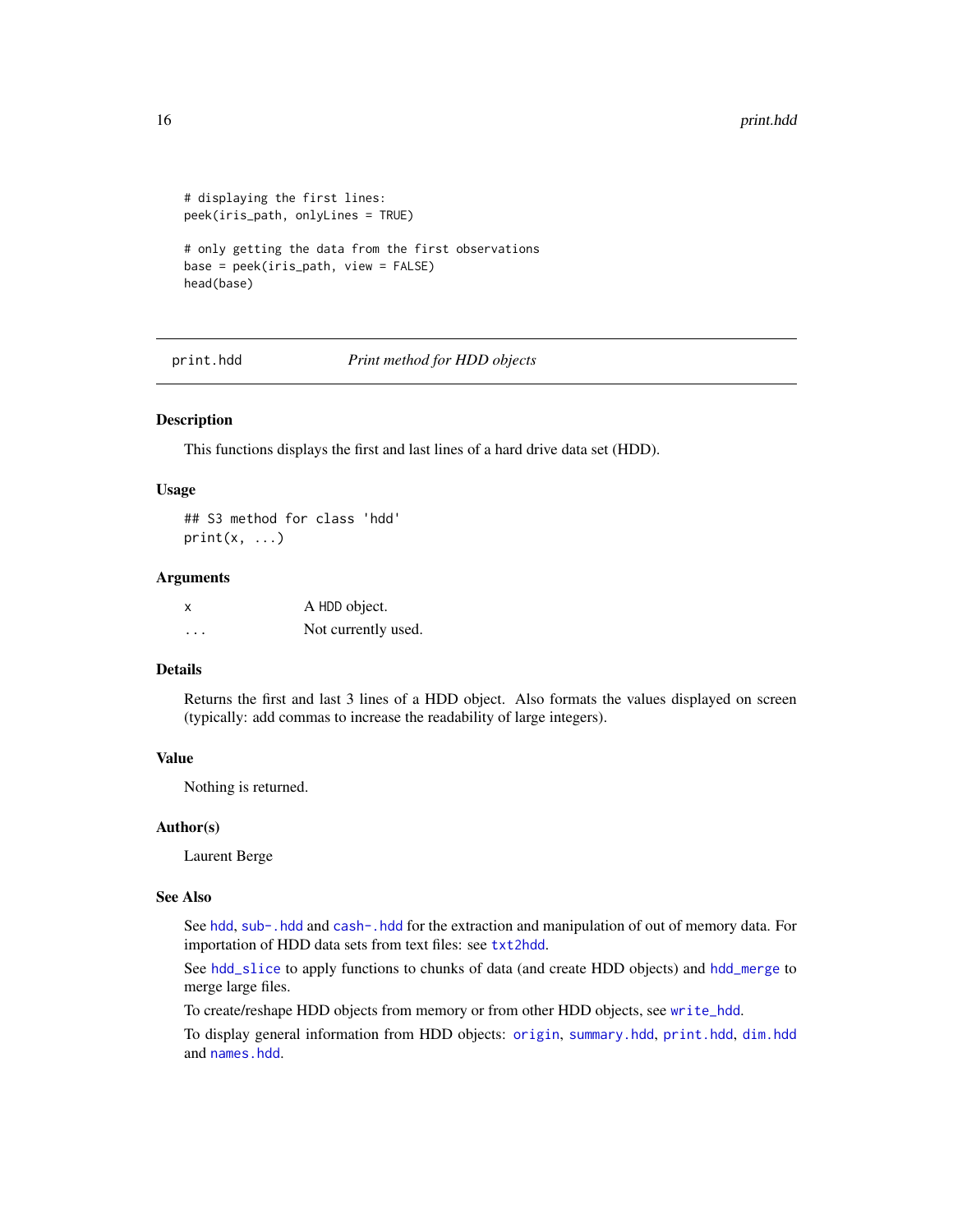#### <span id="page-16-0"></span>readfst two two contract of the contract of the contract of the contract of the contract of the contract of the contract of the contract of the contract of the contract of the contract of the contract of the contract of th

# Examples

```
# Toy example with iris data
iris_path = tempfile()
fwrite(iris, iris_path)
# destination path
hdd_path = tempfile()
# reading the text file with 50 rows chunks:
txt2hdd(iris_path, dirDest = hdd_path, rowsPerChunk = 50)
# creating a HDD object
base_hdd = hdd(hdd_path)
# Summary information on the whole data set
summary(base_hdd)
# Looking at it like a regular data.frame
print(base_hdd)
dim(base_hdd)
names(base_hdd)
```
<span id="page-16-1"></span>readfst *Read fst or HDD files as DT*

# Description

This is the function [read\\_fst](#page-0-0) but with automatic conversion to data.table. It also allows to read hdd data.

# Usage

```
readfst(path, columns = NULL, from = 1, to = NULL, confirm = FALSE)
```
# Arguments

| path    | Path to fst file – or path to hdd data. For hdd files, there is a                                                                                                                                                                                |
|---------|--------------------------------------------------------------------------------------------------------------------------------------------------------------------------------------------------------------------------------------------------|
| columns | Column names to read. The default is to read all columns. Ignored for hdd files.                                                                                                                                                                 |
| from    | Read data starting from this row number. Ignored for hdd files.                                                                                                                                                                                  |
| to      | Read data up until this row number. The default is to read to the last row of the<br>stored data set. Ignored for hdd files.                                                                                                                     |
| confirm | If the hdd file is larger than the variable getHdd_extract.cap(), then by de-<br>fault an error is raised. To anyway read the data, use confirm = TRUE. You can<br>set the data cap with the function setHdd_extract.cap, the default being 1GB. |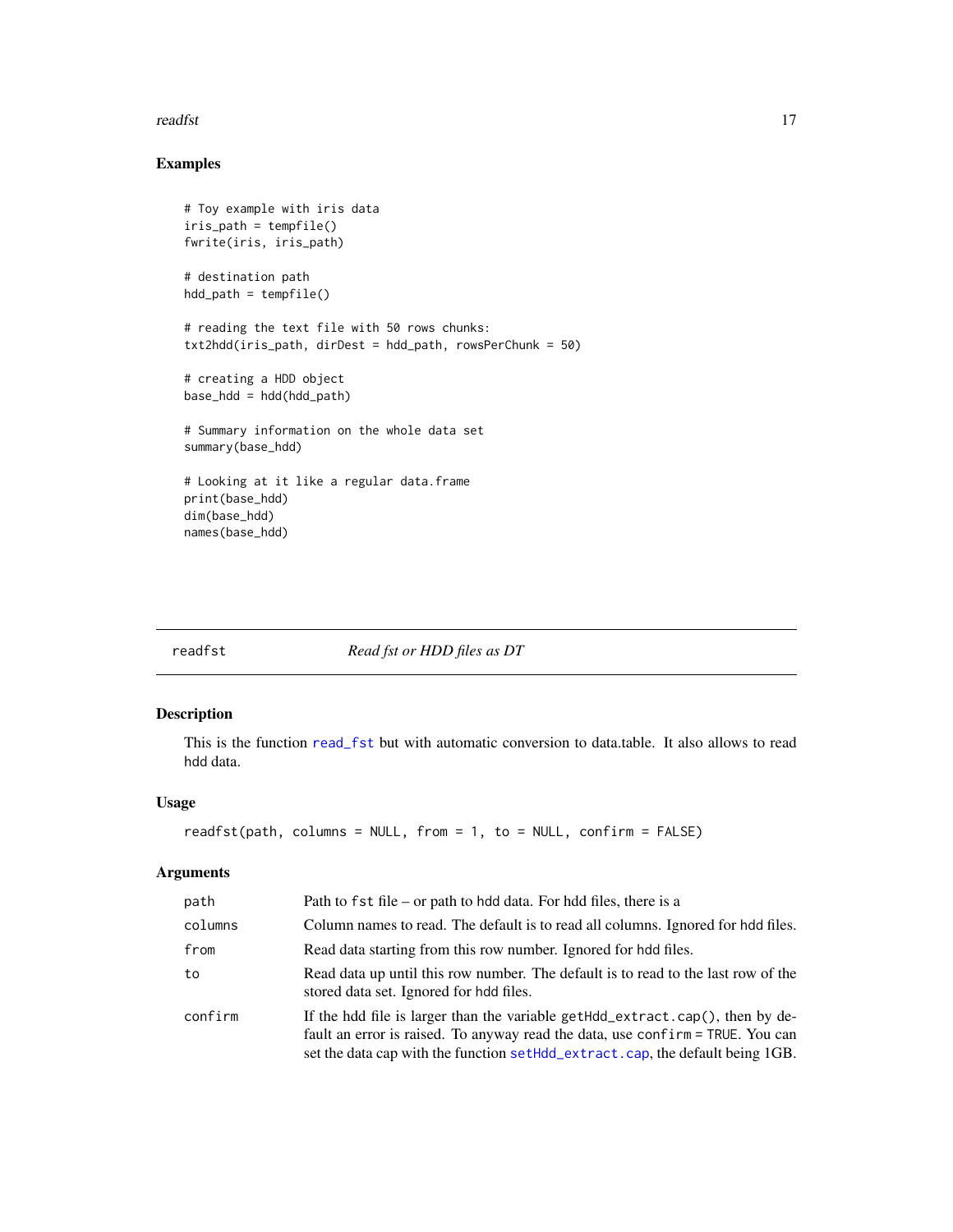#### <span id="page-17-0"></span>Author(s)

Laurent Berge

# See Also

See [hdd](#page-5-1), [sub-.hdd](#page-0-0) and [cash-.hdd](#page-0-0) for the extraction and manipulation of out of memory data. For importation of HDD data sets from text files: see [txt2hdd](#page-20-1).

See [hdd\\_slice](#page-9-1) to apply functions to chunks of data (and create HDD objects) and [hdd\\_merge](#page-6-1) to merge large files.

To create/reshape HDD objects from memory or from other HDD objects, see [write\\_hdd](#page-22-1).

To display general information from HDD objects: [origin](#page-12-1), [summary.hdd](#page-18-1), [print.hdd](#page-15-1), [dim.hdd](#page-1-1) and [names.hdd](#page-11-1).

# **Examples**

# Toy example with the iris data set

```
# writing a hdd file
hdd-path = tempfile()
write_hdd(iris, hdd_path, rowsPerChunk = 30)
```
# reading the full data in memory base\_mem = readfst(hdd\_path)

```
# is equivalent to:
base_hdd = hdd(hdd_path)
base_mem_bis = base_hdd[]
```
<span id="page-17-1"></span>setHdd\_extract.cap *Sets/gets the size cap when extracting hdd data*

# <span id="page-17-2"></span>Description

Sets/gets the default size cap when extracting HDD variables with [cash-.hdd](#page-0-0) or when importing full HDD data sets with [readfst](#page-16-1).. If the size exceeds the cap, then an error is raised, which can be bypassed by using the argument confirm.

#### Usage

setHdd\_extract.cap(sizeMB = 1000)

getHdd\_extract.cap()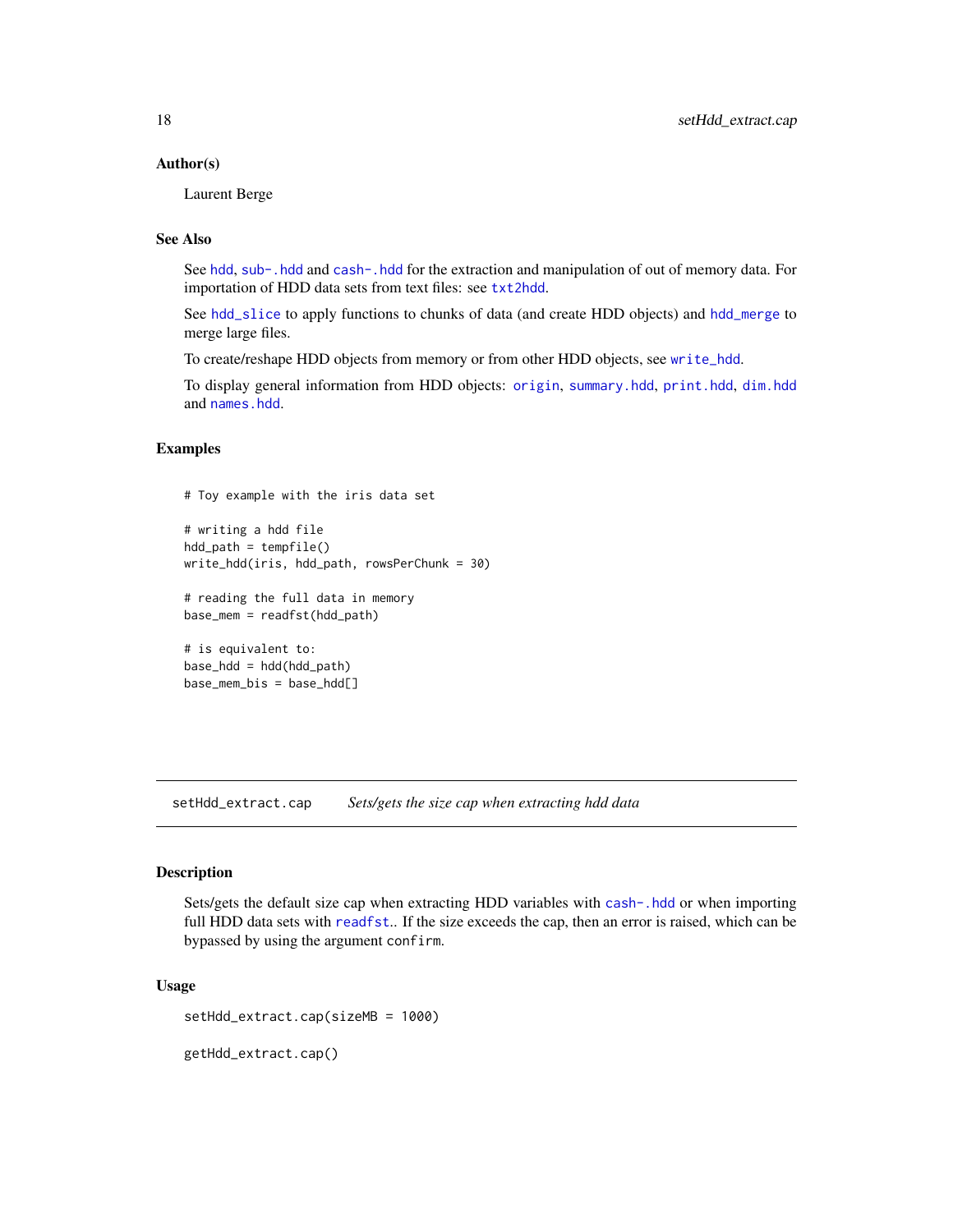# <span id="page-18-0"></span>summary.hdd 19

#### Arguments

sizeMB Size cap in MB. Default to 1000.

#### Value

The size cap, a numeric scalar.

# Examples

```
# Toy example with iris data
# We first create a hdd dataset with approx. 100KB
hdd_path = tempfile() # => folder where the data will be saved
write_hdd(iris, hdd_path)
for(i in 1:10) write_hdd(iris, hdd_path, add = TRUE)
base_hdd = hdd(hdd_path)
summary(base_hdd) # => 11 files
# we can extract the data from the 11 files with '$':
pl = base_hdd$Sepal.Length
#
# Illustration of the protection mechanism:
#
# By default you cannot extract a variable with '$'
# when its size would be too large (default is greater than 1000MB)
# You can set the cap with setHdd_extract.cap.
# Following code raises an error:
setHdd_extract.cap(sizeMB = 0.005) # new cap of 5KB
pl = base_hdd$Sepal.Length
# To extract the variable without changing the cap:
pl = base_hdd[, Sepal.Length] # => no size control is performed
# Resetting the default cap
setHdd_extract.cap()
```
<span id="page-18-1"></span>summary.hdd *Summary information for HDD objects*

#### Description

Provides summary information – i.e. dimension, size on disk, path, number of slices – of hard drive data sets (HDD).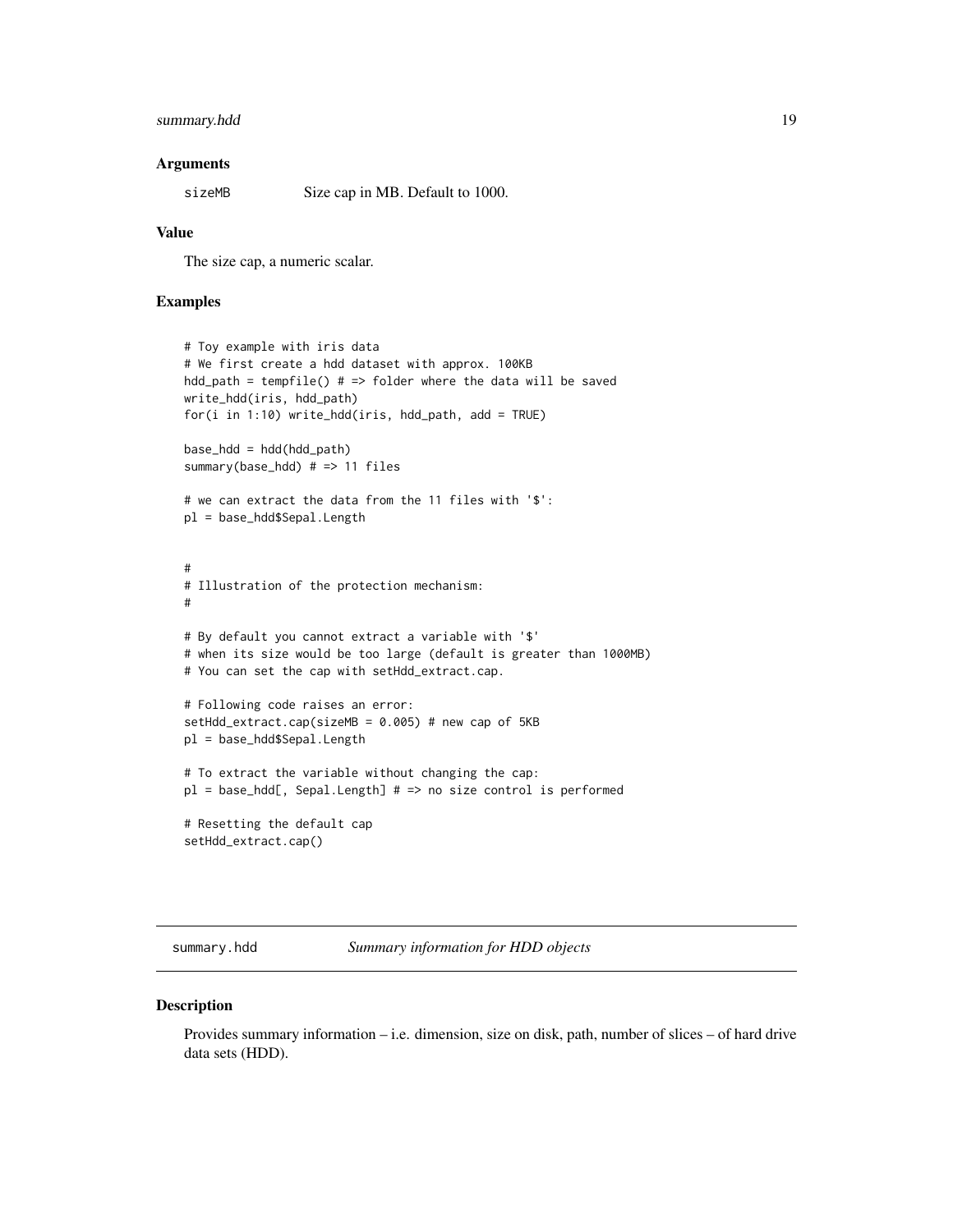#### <span id="page-19-0"></span>Usage

```
## S3 method for class 'hdd'
summary(object, ...)
```
#### **Arguments**

| object                  | A HDD object.       |
|-------------------------|---------------------|
| $\cdot$ $\cdot$ $\cdot$ | Not currently used. |

# Details

Displays concisely general information on the HDD object: its size on disk, the number of files it is made of, its location on disk and the number of rows and columns.

Note that each HDD object contain the text file "\_hdd.txt" in their folder also containing this information.

To obtain how the HDD object was constructed, use function [origin](#page-12-1).

# Author(s)

Laurent Berge

#### See Also

See [hdd](#page-5-1), [sub-.hdd](#page-0-0) and [cash-.hdd](#page-0-0) for the extraction and manipulation of out of memory data. For importation of HDD data sets from text files: see [txt2hdd](#page-20-1).

See [hdd\\_slice](#page-9-1) to apply functions to chunks of data (and create HDD objects) and [hdd\\_merge](#page-6-1) to merge large files.

To create/reshape HDD objects from memory or from other HDD objects, see [write\\_hdd](#page-22-1).

To display general information from HDD objects: [origin](#page-12-1), [summary.hdd](#page-18-1), [print.hdd](#page-15-1), [dim.hdd](#page-1-1) and [names.hdd](#page-11-1).

```
# Toy example with iris data
iris_path = tempfile()
fwrite(iris, iris_path)
# destination path
hdd_path = tempfile()
# reading the text file with 50 rows chunks:
txt2hdd(iris_path, dirDest = hdd_path, rowsPerChunk = 50)
# creating a HDD object
base_hdd = hdd(hdd_path)
# Summary information on the whole data set
```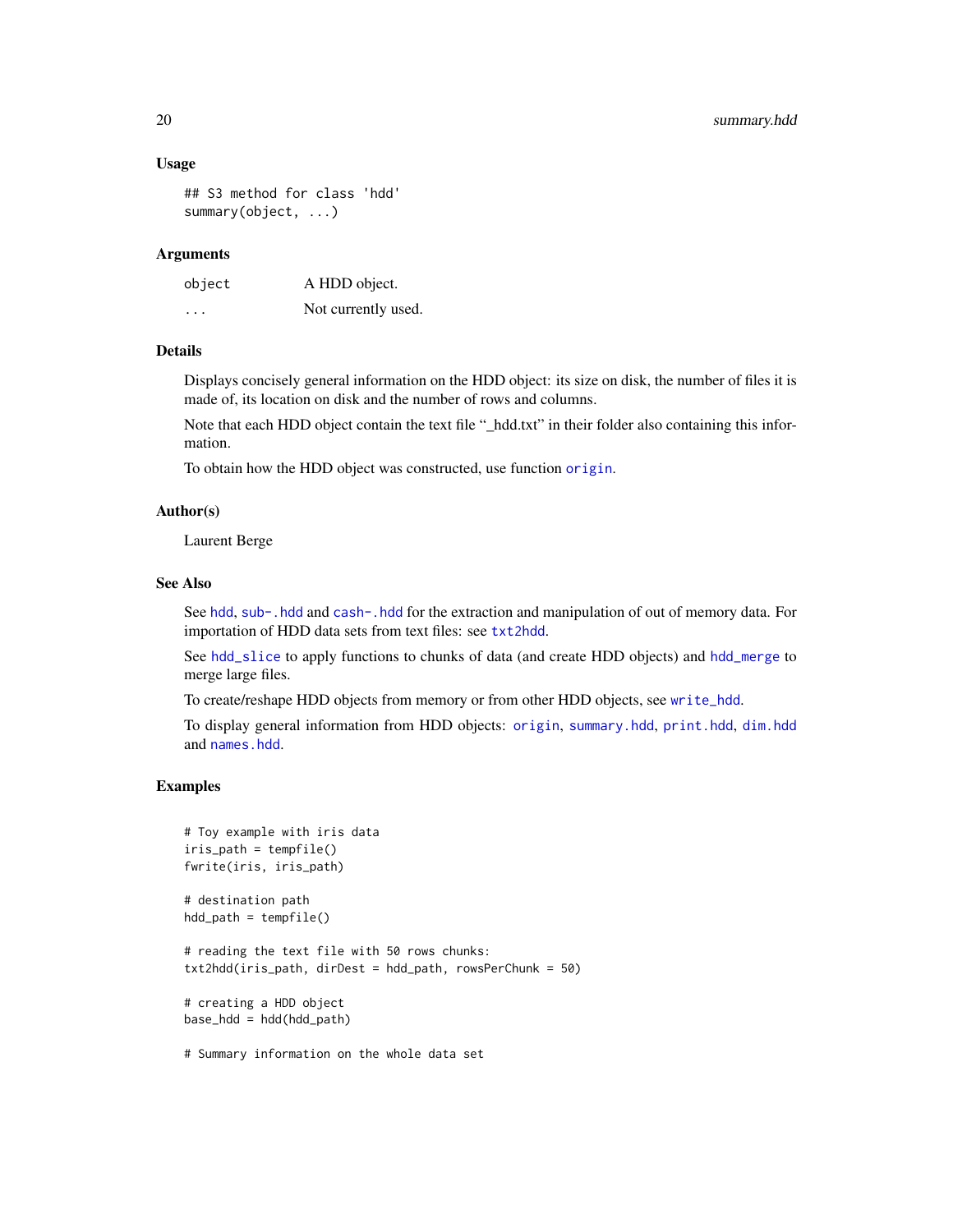#### <span id="page-20-0"></span>txt2hdd 21

summary(base\_hdd)

# Looking at it like a regular data.frame print(base\_hdd) dim(base\_hdd) names(base\_hdd)

<span id="page-20-1"></span>txt2hdd *Transforms text data into a HDD file*

# Description

Imports text data and saves it into a HDD file. It uses [read\\_delim\\_chunked](#page-0-0) to extract the data. It also allows to preprocess the data.

# Usage

```
txt2hdd(path, dirDest, chunkMB = 500, rowsPerChunk, col_names, col_types,
 nb_skip, delim, preprocessfun, replace = FALSE, verbose, ...)
```
# Arguments

| path          | Path where the data is.                                                                                                                                                                      |
|---------------|----------------------------------------------------------------------------------------------------------------------------------------------------------------------------------------------|
| dirDest       | The destination directory, where the new HDD data should be saved.                                                                                                                           |
| chunkMB       | The chunk sizes in MB, defaults to 500MB. Instead of using this argument,<br>you can alternatively use the argument rowsPerChunk which decides the size of<br>chunks in terms of lines.      |
| rowsPerChunk  | Number of rows per chunk. By default it is missing: its value is deduced from<br>argument chunkMB and the size of the file. If provided, replaces any value pro-<br>vided in chunkMB.        |
| col_names     | The column names, by default is uses the ones of the data set. If the data set<br>lacks column names, you must provide them.                                                                 |
| col_types     | The column types, in the readr fashion. You can use guess_col_types to find<br>them.                                                                                                         |
| nb_skip       | Number of lines to skip.                                                                                                                                                                     |
| delim         | The delimiter. By default the function tries to find the delimiter, but sometimes<br>it fails.                                                                                               |
| preprocessfun | A function that is applied to the data before saving. Default is missing. Note<br>that if a function is provided, it MUST return a data.frame, anything other than<br>data.frame is ignored. |
| replace       | If the destination directory already exists, you need to set the argument replace=TRUE<br>to overwrite all the HDD files in it.                                                              |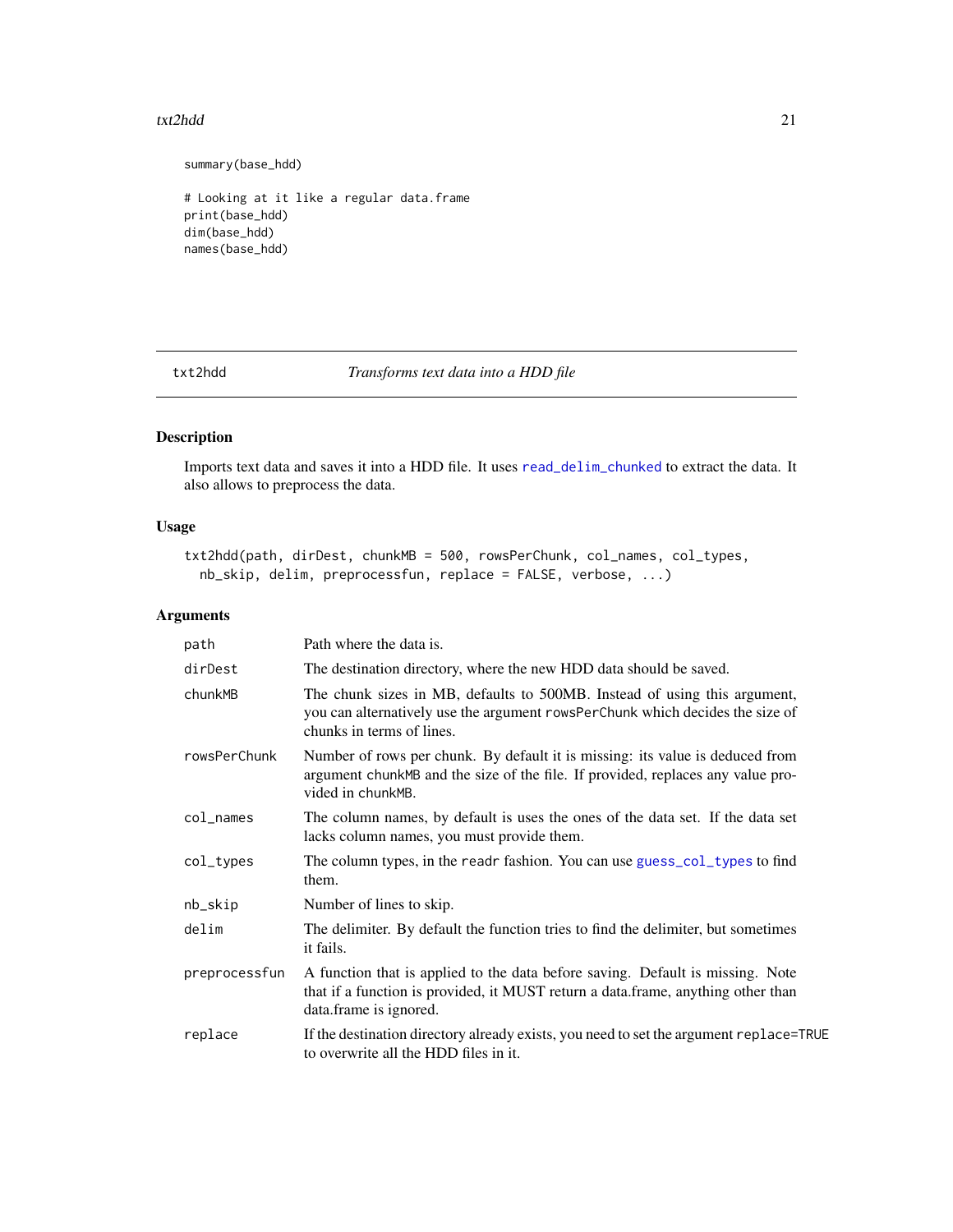<span id="page-21-0"></span> $22$  txt2hdd

| verbose                 | Integer. If verbose $> 0$ , then the evolution of the importing process is reported. |
|-------------------------|--------------------------------------------------------------------------------------|
|                         | By default: equal to 1 when the expected number of chunks is greater than 1.         |
| $\cdot$ $\cdot$ $\cdot$ | Other arguments to be passed to read_delim_chunked, quote $=$ "" can be in-          |
|                         | teresting sometimes.                                                                 |

# Details

This function uses [read\\_delim\\_chunked](#page-0-0) from readr to read a large text file per chunk, and generate a HDD data set.

Since the main function for importation uses readr, the column specification must also be in readr's style (namely [cols](#page-0-0) or [cols\\_only](#page-0-0)).

By default a guess of the column types is made on the first 10,000 rows. The guess is the application of [guess\\_col\\_types](#page-2-1) on these rows.

Note that by default, columns that are found to be integers are imported as double (in want of integer64 type in readr). Note that for large data sets, sometimes integer-like identifiers can be larger than 16 digits: in these case you must import them as character not to lose information.

The delimiter is found with the function [guess\\_delim](#page-4-1), which uses the guessing from [fread](#page-0-0). Note that fixed width delimited files are not supported.

#### Author(s)

Laurent Berge

#### See Also

See [hdd](#page-5-1), [sub-.hdd](#page-0-0) and [cash-.hdd](#page-0-0) for the extraction and manipulation of out of memory data. For importation of HDD data sets from text files: see [txt2hdd](#page-20-1).

See [hdd\\_slice](#page-9-1) to apply functions to chunks of data (and create HDD objects) and [hdd\\_merge](#page-6-1) to merge large files.

To create/reshape HDD objects from memory or from other HDD objects, see [write\\_hdd](#page-22-1).

To display general information from HDD objects: [origin](#page-12-1), [summary.hdd](#page-18-1), [print.hdd](#page-15-1), [dim.hdd](#page-1-1) and [names.hdd](#page-11-1).

```
# Toy example with iris data
# we create a text file on disk
iris_path = tempfile()
fwrite(iris, iris_path)
# destination path
hdd_path = tempfile()
# reading the text file with HDD, with approx. 50 rows per chunk:
txt2hdd(iris_path, dirDest = hdd_path, rowsPerChunk = 50)
base_hdd = hdd(hdd_path)
```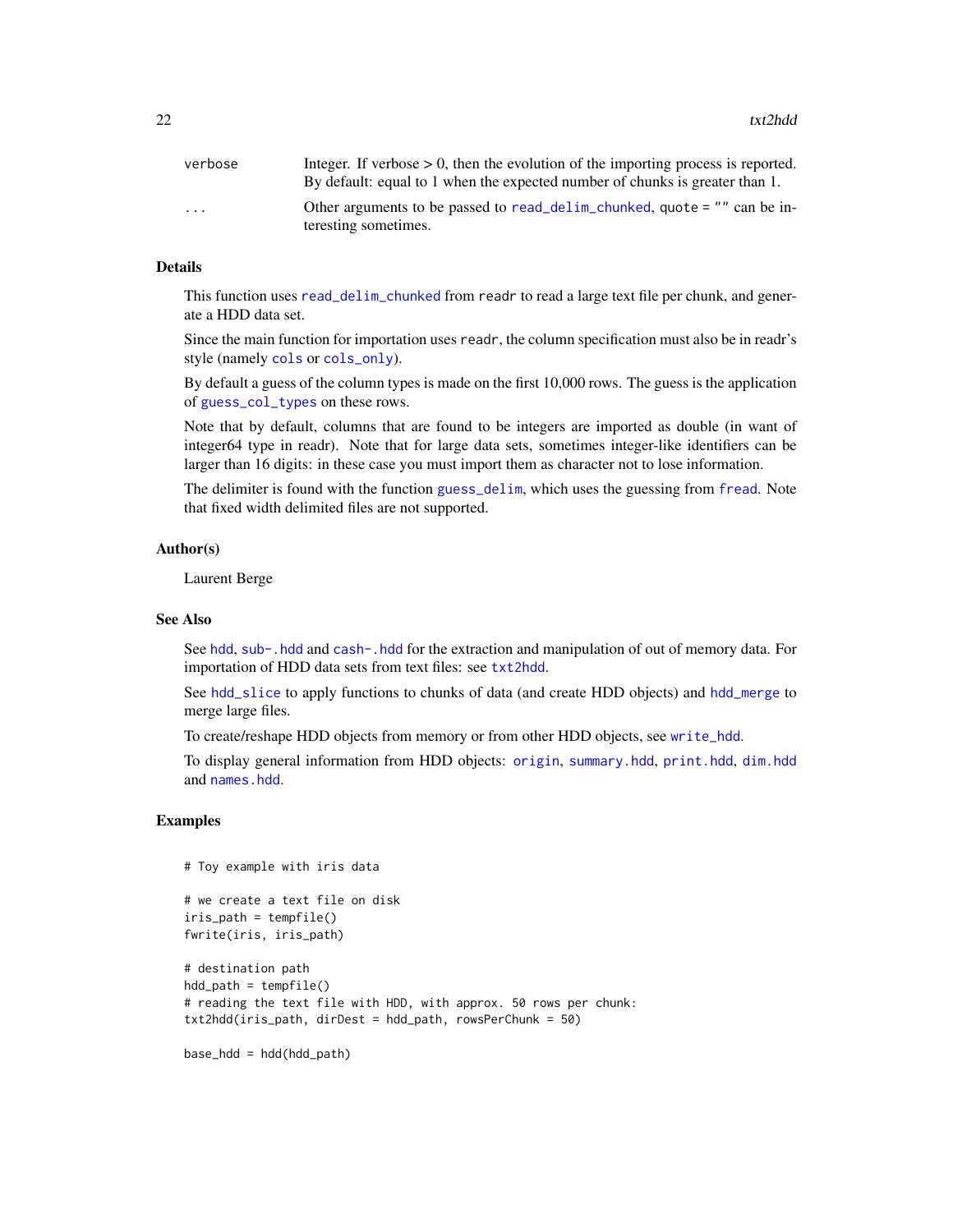#### <span id="page-22-0"></span>write\_hdd 23

```
summary(base_hdd)
```

```
# Same example with preprocessing
sl_keep = sort(unique(sample(iris$Sepal.Length, 40)))
fun = function(x){
# we keep only some observations & vars + renaming
res = x[Sepal.Length %in% sl_keep, .(sl = Sepal.Length, Species)]
# we create some variables
res[, sl2 := sl**2]res
}
# reading with preprocessing
hdd_path_preprocess = tempfile()
txt2hdd(iris_path, hdd_path_preprocess,
preprocessfun = fun, rowsPerChunk = 50)
```

```
base_hdd_preprocess = hdd(hdd_path_preprocess)
summary(base_hdd_preprocess)
```
<span id="page-22-1"></span>write\_hdd *Saves or appends a data set into a HDD file*

# Description

This function saves in-memory/HDD data sets into HDD repositories. Useful to append several data sets.

#### Usage

```
write_hdd(x, dir, chunkMB = Inf, rowsPerChunk, compress = 50,
  add = FALSE, replace = FALSE, showing, ...)
```
# Arguments

| $\mathsf{x}$ | A data set.                                                                                                                                                        |
|--------------|--------------------------------------------------------------------------------------------------------------------------------------------------------------------|
| dir          | The HDD repository, i.e. the directory where the HDD data is.                                                                                                      |
| chunkMB      | If the data has to be split in several files of chunk MB sizes. Default is Inf.                                                                                    |
| rowsPerChunk | Integer, default is missing. Alternative to the argument chunk MB. If provided,<br>the data will be split in several files of rowsPerChunk rows.                   |
| compress     | Compression rate to be applied by write_fst. Default is 50.                                                                                                        |
| add          | Should the file be added to the existing repository? Default is FALSE.                                                                                             |
| replace      | If add = FALSE, should any existing document be replaced? Default is FALSE.                                                                                        |
| showWarning  | If the data $x$ has no observation, then a warning is raised if show Warning $=$ TRUE.<br>By default, it occurs only if write_hdd is NOT called within a function. |
| $\cdots$     | Not currently used.                                                                                                                                                |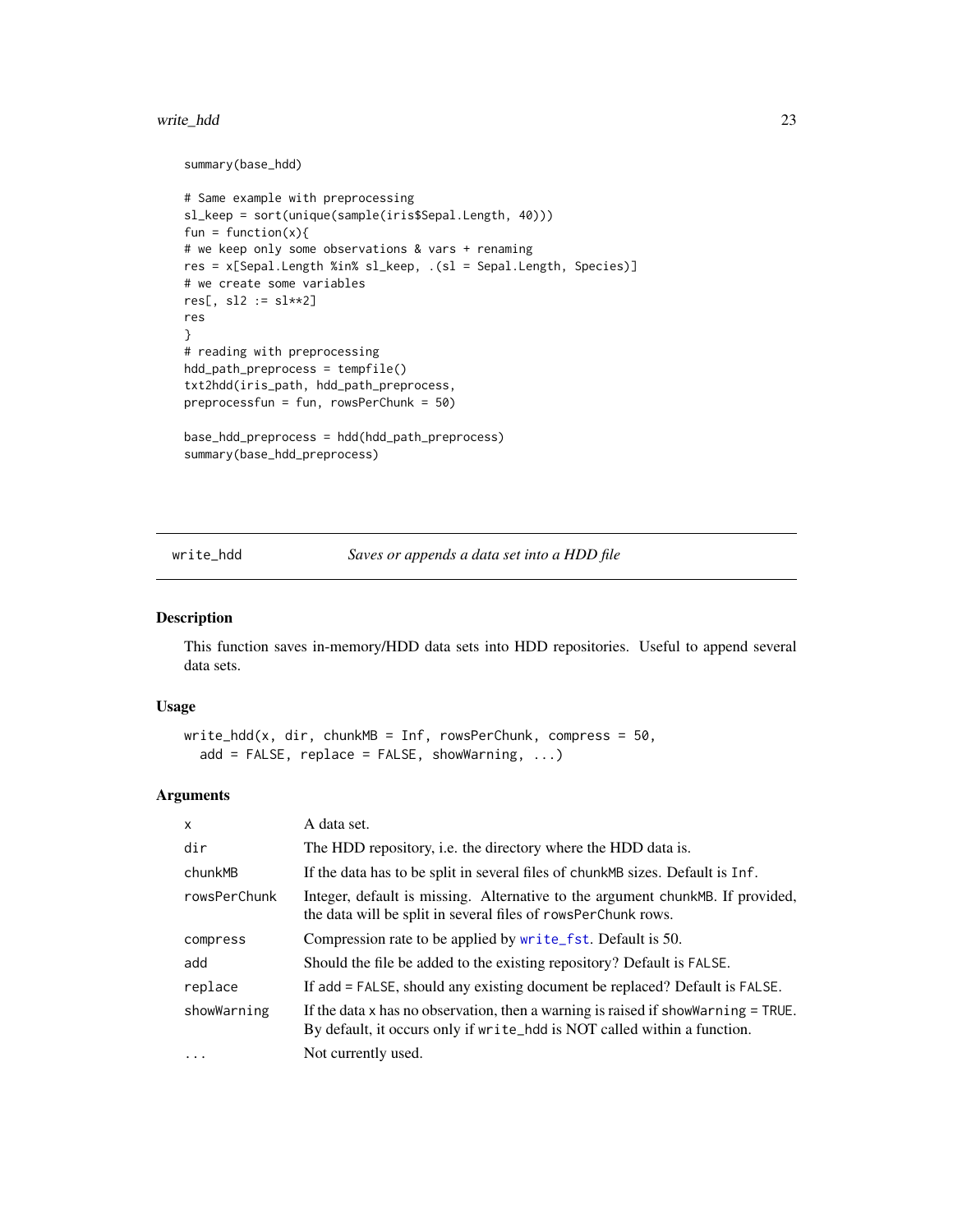# <span id="page-23-0"></span>Details

Creating a HDD data set with this function always create an additional file named "\_hdd.txt" in the HDD folder. This file contains summary information on the data: the number of rows, the number of variables, the first five lines and a log of how the HDD data set has been created. To access the log directly from R, use the function [origin](#page-12-1).

# Author(s)

Laurent Berge

# See Also

See [hdd](#page-5-1), [sub-.hdd](#page-0-0) and [cash-.hdd](#page-0-0) for the extraction and manipulation of out of memory data. For importation of HDD data sets from text files: see [txt2hdd](#page-20-1).

See [hdd\\_slice](#page-9-1) to apply functions to chunks of data (and create HDD objects) and [hdd\\_merge](#page-6-1) to merge large files.

To create/reshape HDD objects from memory or from other HDD objects, see [write\\_hdd](#page-22-1).

To display general information from HDD objects: [origin](#page-12-1), [summary.hdd](#page-18-1), [print.hdd](#page-15-1), [dim.hdd](#page-1-1) and [names.hdd](#page-11-1).

# Examples

# Toy example with iris data

```
# Let's create a HDD data set from iris data
hdd_path = tempfile() # => folder where the data will be saved
write_hdd(iris, hdd_path)
# Let's add data to it
for(i in 1:10) write_hdd(iris, hdd_path, add = TRUE)
base_hdd = hdd(hdd_path)
summary(base_hdd) # => 11 files, 1650 lines, 48.7KB on disk
# Let's save the iris data by chunks of 1KB
# we use replace = TRUE to delete the previous data
write_hdd(iris, hdd_path, chunkMB = 0.001, replace = TRUE)
```

```
base_hdd = hdd(hdd_path)
summary(base_hdd) # => 8 files, 150 lines, 10.2KB on disk
```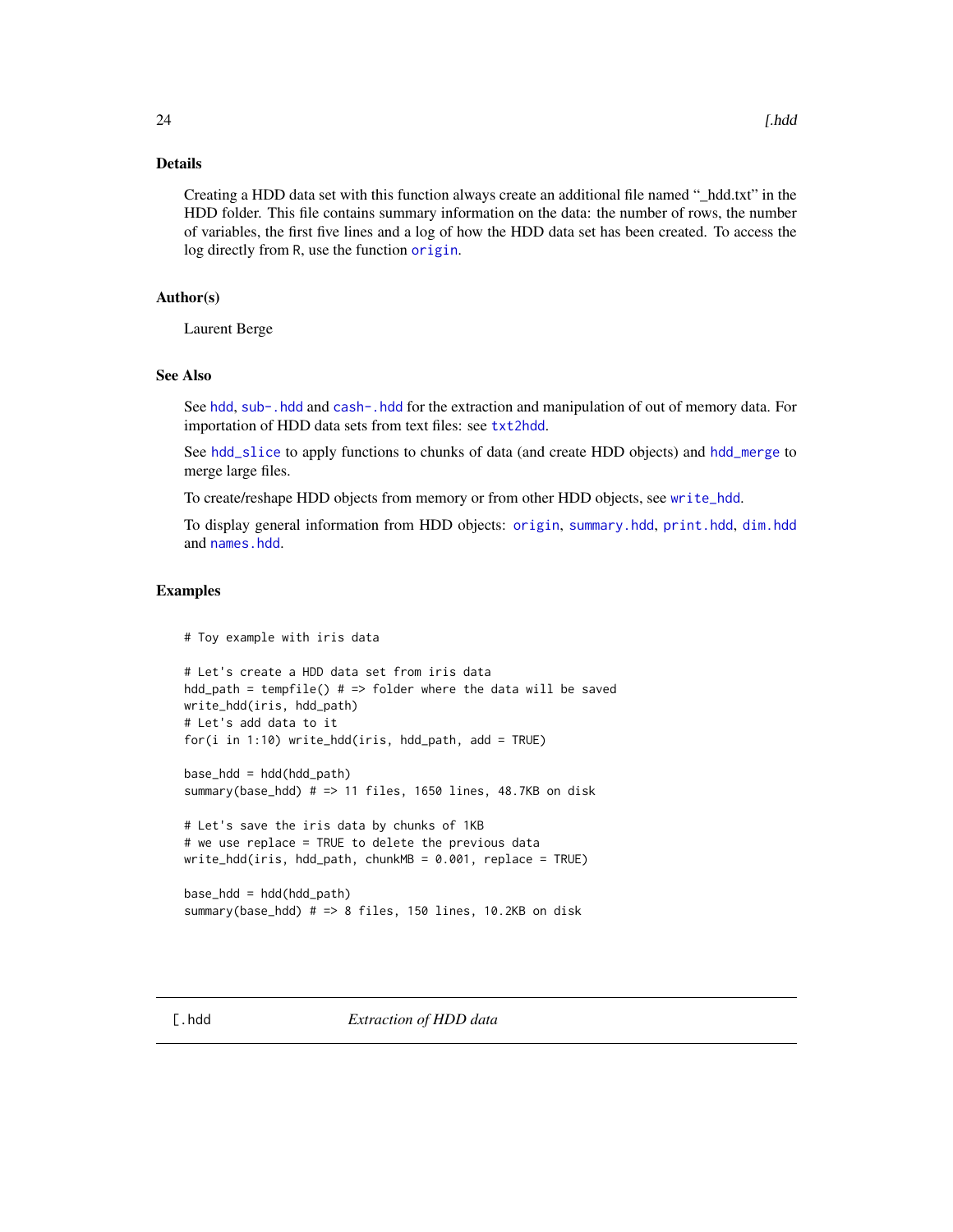#### <span id="page-24-0"></span>[.hdd 25

# Description

This function extract data from HDD files, in a similar fashion as data.table but with more arguments.

# Usage

```
## S3 method for class 'hdd'
x[index, ..., file, newfile, replace = FALSE,
  all.vars = FALSE]
```
# Arguments

| x        | A hdd file.                                                                                                                                                                                                                                                                                                                                                                                  |
|----------|----------------------------------------------------------------------------------------------------------------------------------------------------------------------------------------------------------------------------------------------------------------------------------------------------------------------------------------------------------------------------------------------|
| index    | An index, you can use . N and variable names, like in data.table.                                                                                                                                                                                                                                                                                                                            |
| $\cdots$ | Other components of the extraction to be passed to data. table.                                                                                                                                                                                                                                                                                                                              |
| file     | Which file to extract from? (Remember hdd data is split in several files.) You<br>can use. N.                                                                                                                                                                                                                                                                                                |
| newfile  | A destination directory. Default is missing. Should be result of the query be<br>saved into a new HDD directory? Otherwise, it is put in memory.                                                                                                                                                                                                                                             |
| replace  | Only used if argument newfile is not missing: default is FALSE. If the newfile<br>points to an existing HDD data, then to replace it you must have replace =<br>TRUE.                                                                                                                                                                                                                        |
| all.vars | Logical, default is FALSE. By default, if the first argument of $\dots$ is provided (i.e.<br>argument j) then only variables appearing in all  plus the variable names<br>found in index are extracted. If TRUE all variables are extracted before any<br>selection is done. (This can be useful when the algorithm getting the variable<br>names gets confused in case of complex queries.) |

# Details

The extraction of variables look like a regular data.table extraction but in fact all operations are made chunk-by-chunk behind the scene.

The extra arguments file, newfile and replace are added to a regular [data.table](#page-0-0) call. Argument file is used to select the chunks, you can use the special variable .N to identify the last chunk.

By default, the operation loads the data in memory. But if the expected size is still too large, you can use the argument newfile to create a new HDD data set without size restriction. If a HDD data set already exists in the newfile destination, you can use the argument replace=TRUE to override it.

# Value

Returns a data.table extracted from a HDD file (except if newwfile is not missing).

# Author(s)

Laurent Berge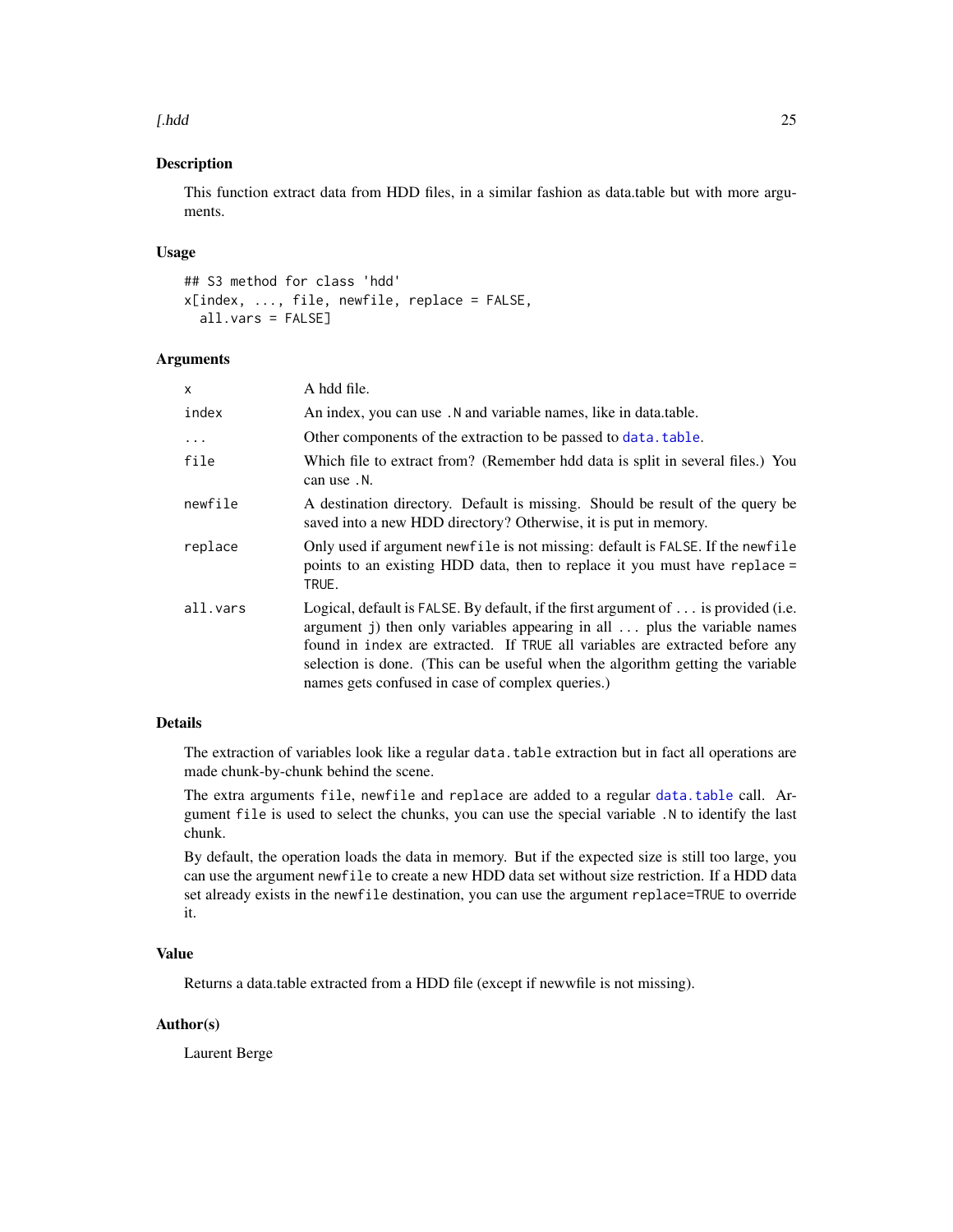# See Also

See [hdd](#page-5-1), [sub-.hdd](#page-0-0) and [cash-.hdd](#page-0-0) for the extraction and manipulation of out of memory data. For importation of HDD data sets from text files: see [txt2hdd](#page-20-1).

See [hdd\\_slice](#page-9-1) to apply functions to chunks of data (and create HDD objects) and [hdd\\_merge](#page-6-1) to merge large files.

To create/reshape HDD objects from memory or from other HDD objects, see [write\\_hdd](#page-22-1).

To display general information from HDD objects: [origin](#page-12-1), [summary.hdd](#page-18-1), [print.hdd](#page-15-1), [dim.hdd](#page-1-1) and [names.hdd](#page-11-1).

# Examples

```
# Toy example with iris data
```

```
# First we create a hdd data set to run the example
hdd_path = tempfile()
write_hdd(iris, hdd_path, rowsPerChunk = 40)
```

```
# your data set is in the hard drive, in hdd format already.
data_hdd = hdd(hdd_path)
```

```
# summary information on the whole file:
summary(data_hdd)
```

```
# You can use the argument 'file' to subselect slices.
# Let's have some descriptive statistics of the first slice of HDD
summary(data_hdd[, file = 1])
```

```
# It extract the data from the first HDD slice and
# returns a data.table in memory, we then apply summary to it
# You can use the special argument .N, as in data.table.
```

```
# the following query shows the first and last lines of
# each slice of the HDD data set:
data\_hdd[c(1, .N), file = 1:.N]
```

```
# Extraction of observations for which the variable
# Petal.Width is lower than 0.1
data\_hdd[Petal.Width < 0.2, ]
```

```
# You can apply data.table syntax:
data\_hdd[, . (pl = Petal.Length)]
```

```
# and create variables
data_hdd[, pl2 := Petal.Length**2]
```

```
# You can use the by clause, but then
# the by is applied slice by slice, NOT on the full data set:
data_hdd[, .(mean_pl = mean(Petal.Length)), by = Species]
```
# If the data you extract does not fit into memory,

<span id="page-25-0"></span>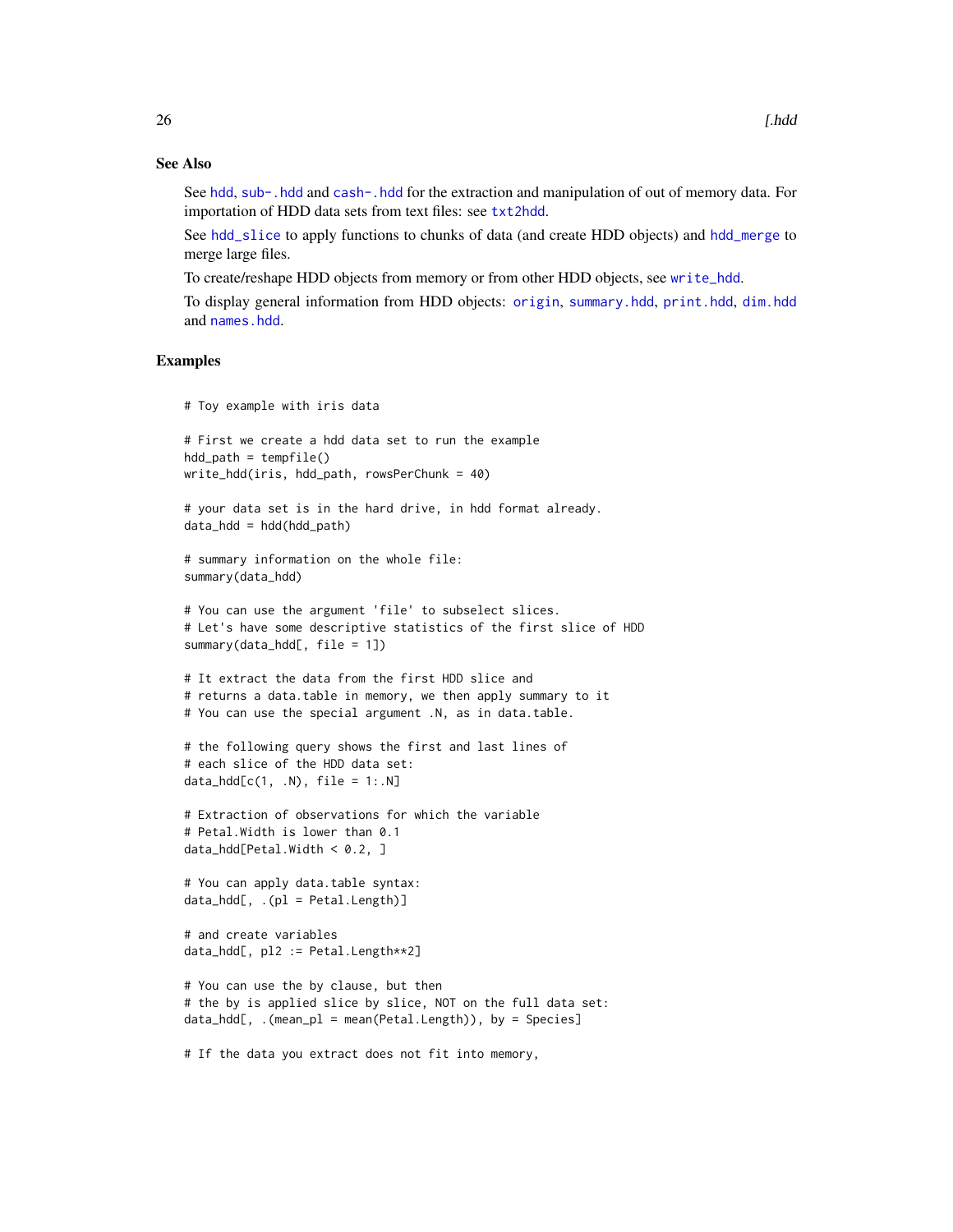#### <span id="page-26-0"></span> $$.hdd$  27

```
# you can create a new HDD file with the argument 'newfile':
hdd_path_new = tempfile()
data_hdd[, pl2 := Petal.Length**2, newfile = hdd_path_new]
# check the result:
data_hdd_bis = hdd(hdd_path_new)
summary(data_hdd_bis)
print(data_hdd_bis)
```
\$.hdd *Extracts a single variable from a HDD object*

# **Description**

This method extracts a single variable from a hard drive data set (HDD). There is an automatic protection to avoid extracting too large data into memory. The bound is set by the function [setHdd\\_extract.cap](#page-17-1).

# Usage

## S3 method for class 'hdd' x\$name

# Arguments

| $\mathsf{x}$ | A HDD object.                                                                                                                                                                                                     |
|--------------|-------------------------------------------------------------------------------------------------------------------------------------------------------------------------------------------------------------------|
| name         | The variable name to be extracted. Note that there is an automatic protection for<br>not trying to import data that would not fit into memory. The extraction cap is<br>set with the function setHdd_extract.cap. |

# Details

By default if the expected size of the variable to extract is greater than the value given by [getHdd\\_extract.cap](#page-17-2) an error is raised. For numeric variables, the expected size is exact. For non-numeric data, the expected size is a guess that considers all the non-numeric variables being of the same size. This may lead to an over or under estimation depending on the cases. In any case, if your variable is large and you don't want to change the extraction cap ([setHdd\\_extract.cap](#page-17-1)), you can still extract the variable with [sub-.hdd](#page-0-0) for which there is no such protection.

Note that you cannot create variables with \$, e.g. like base\_hdd\$x\_new <-something. To create variables, use the [ instead (see [sub-.hdd](#page-0-0)).

# Value

It returns a vector.

#### Author(s)

Laurent Berge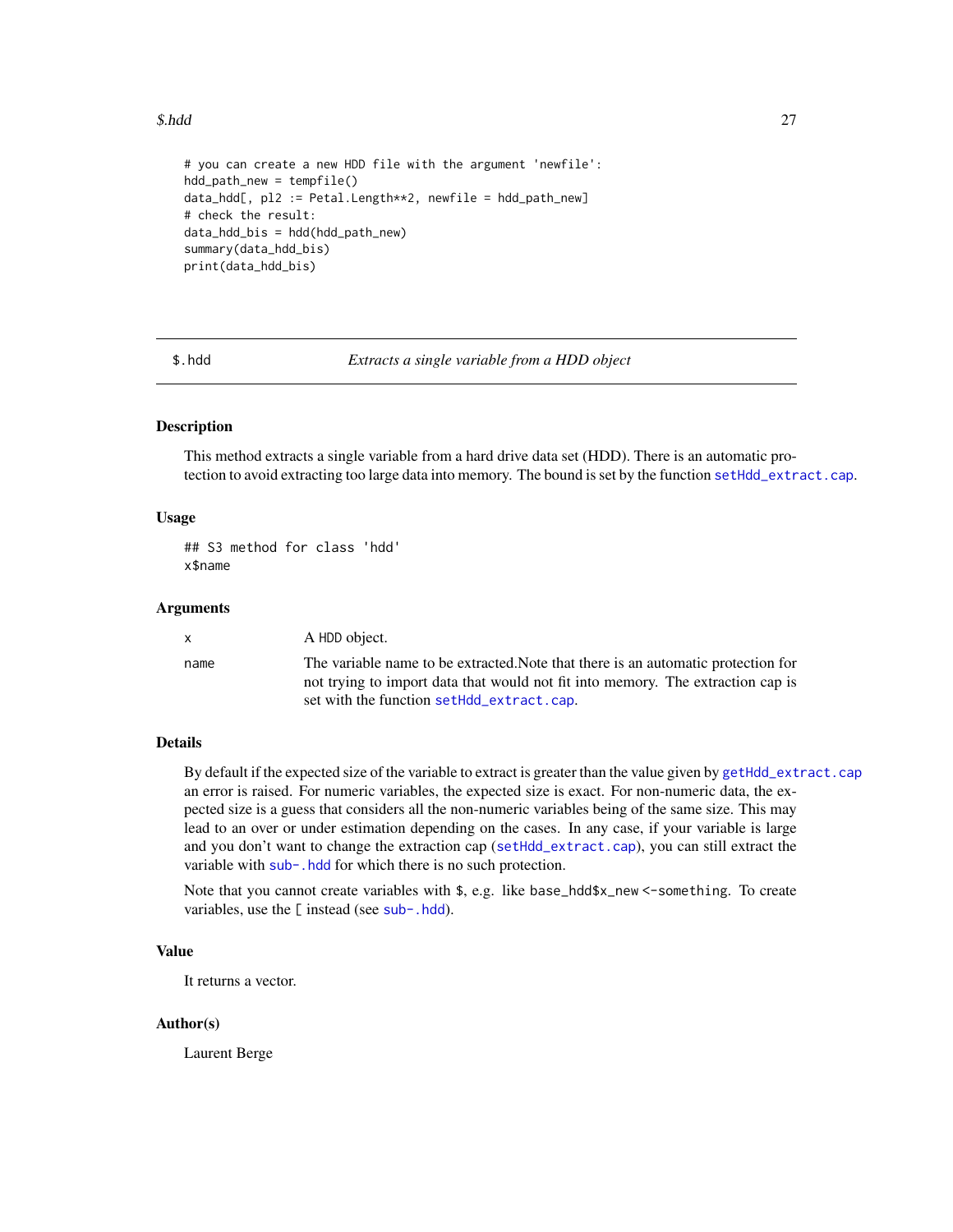# See Also

See [hdd](#page-5-1), [sub-.hdd](#page-0-0) and [cash-.hdd](#page-0-0) for the extraction and manipulation of out of memory data. For importation of HDD data sets from text files: see [txt2hdd](#page-20-1).

See [hdd\\_slice](#page-9-1) to apply functions to chunks of data (and create HDD objects) and [hdd\\_merge](#page-6-1) to merge large files.

To create/reshape HDD objects from memory or from other HDD objects, see [write\\_hdd](#page-22-1).

To display general information from HDD objects: [origin](#page-12-1), [summary.hdd](#page-18-1), [print.hdd](#page-15-1), [dim.hdd](#page-1-1) and [names.hdd](#page-11-1).

# Examples

setHdd\_extract.cap()

```
# Toy example with iris data
# We first create a hdd dataset with approx. 100KB
hdd_path = tempfile() # => folder where the data will be saved
write_hdd(iris, hdd_path)
for(i in 1:10) write_hdd(iris, hdd_path, add = TRUE)
base_hdd = hdd(hdd_path)
summary(base_hdd) # => 11 files
# we can extract the data from the 11 files with '$':
pl = base_hdd$Sepal.Length
#
# Illustration of the protection mechanism:
#
# By default you cannot extract a variable with '$'
# when its size would be too large (default is greater than 1000MB)
# You can set the cap with setHdd_extract.cap.
# Following code raises an error:
setHdd_extract.cap(sizeMB = 0.005) # new cap of 5KB
pl = base_hdd$Sepal.Length
# To extract the variable without changing the cap:
pl = base\_hdd[, Sepal.Length] # => no size control is performed# Resetting the default cap
```
<span id="page-27-0"></span>